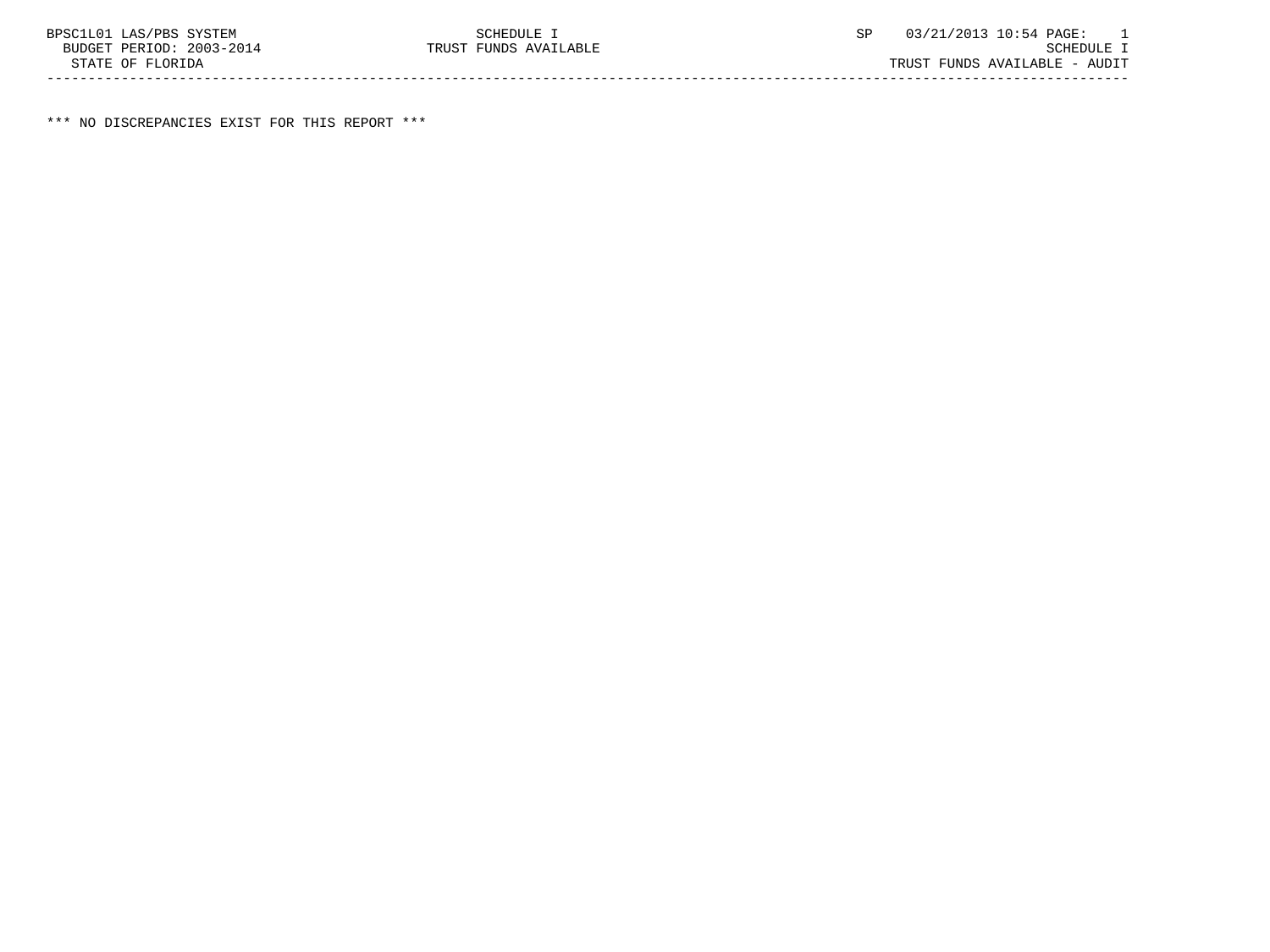TRUST FUNDS AVAILABLE

|                                                                                                                                                             |                                       | COL A12 COL A14<br>AGY FIN REQ AGY AMD REQ<br>FY 2013-14 FY 2013-14 | -------------- --------------                                                                     |
|-------------------------------------------------------------------------------------------------------------------------------------------------------------|---------------------------------------|---------------------------------------------------------------------|---------------------------------------------------------------------------------------------------|
| FINANCIAL SERVICES 43000000                                                                                                                                 |                                       |                                                                     |                                                                                                   |
| FUND: UNCLAIMED PROPERTY TF<br>2007                                                                                                                         |                                       |                                                                     |                                                                                                   |
| SECTION I: DETAIL OF REVENUES                                                                                                                               |                                       |                                                                     |                                                                                                   |
| REVENUE CAP SVC AUTH MATCHING %<br>CODE                                                                                                                     | CFDA<br>CHG % ST I/C LOC I/C NO.      |                                                                     |                                                                                                   |
| 01 UNCLAIMED PROP RECEIPTS 003600 NO 0.0 717.123 0.00 0.00<br>04 PENALTIES 001202 NO 8.0 717.117 0.00 0.00<br>06 INTEREST EARNED 000502 NO 0.0 17 0.00 0.00 |                                       |                                                                     |                                                                                                   |
|                                                                                                                                                             |                                       | 286,255 286,255                                                     | 45,000 45,000                                                                                     |
|                                                                                                                                                             |                                       |                                                                     | ________________________________                                                                  |
| TOTAL TO LINE B IN SECTION IV                                                                                                                               |                                       |                                                                     | 416,031,255 416,031,255                                                                           |
|                                                                                                                                                             |                                       |                                                                     | ===========================                                                                       |
| SECTION II: DETAIL OF NONOPERATING EXPENDITURES                                                                                                             |                                       |                                                                     |                                                                                                   |
|                                                                                                                                                             | OBJECT TRANSFER CFDA                  |                                                                     |                                                                                                   |
|                                                                                                                                                             | CODE<br>TO BE<br>NO.                  |                                                                     |                                                                                                   |
| 01 TRNSFR TO ADMIN TF                                                                                                                                       |                                       | 4,208,219 4,208,219                                                 |                                                                                                   |
| 03 REFUND OF NON-STATE REVENUE (CLAIMS)                                                                                                                     |                                       | 231,700,000 231,700,000                                             |                                                                                                   |
| 06 TRANSFER TO DEPT ELDER AFFAIRS                                                                                                                           |                                       |                                                                     |                                                                                                   |
| 07 GR SRV CHRG 000100,001202,001904<br>0000000<br>08 ADMIN ASSESSMENT ON INVESTMENTS                                                                        | $860000$<br>810000 65101000<br>880800 | 22,900<br>2,115                                                     | $\begin{array}{cccc} 590,000 & & & 590,000 \ 22,900 & & & 22,900 \ 2,115 & & & 2,115 \end{array}$ |
| 10 DISTRIBUTION TO STATE SCHOOL FUND                                                                                                                        | 810000 48250300                       |                                                                     |                                                                                                   |
|                                                                                                                                                             |                                       | ________________________________                                    |                                                                                                   |
| TOTAL TO LINE E IN SECTION IV                                                                                                                               |                                       | 415,023,234 415,023,234                                             |                                                                                                   |
|                                                                                                                                                             |                                       | ===========================                                         |                                                                                                   |
| SECTION III: ADJUSTMENTS                                                                                                                                    |                                       |                                                                     |                                                                                                   |
|                                                                                                                                                             | OBJECT                                |                                                                     |                                                                                                   |
|                                                                                                                                                             | CODE                                  |                                                                     |                                                                                                   |
|                                                                                                                                                             |                                       |                                                                     |                                                                                                   |
| TOTAL TO LINE H IN SECTION IV                                                                                                                               |                                       |                                                                     |                                                                                                   |
|                                                                                                                                                             |                                       |                                                                     | ============================                                                                      |
| SECTION IV: SUMMARY                                                                                                                                         |                                       |                                                                     |                                                                                                   |
| UNRESERVED FUND BALANCE - JULY 1                                                                                                                            | (A)                                   | 16,692,314                                                          | 16,692,314                                                                                        |
| ADD: REVENUES (FROM SECTION I)                                                                                                                              | (B)                                   | 416,031,255                                                         | 416,031,255                                                                                       |
| TOTAL FUNDS AVAILABLE (LINE A + LINE B)<br>LESS: OPERATING EXPENDITURES                                                                                     | (C)<br>(D)                            | 432,723,569<br>5,614,124                                            | 432,723,569<br>4,817,085                                                                          |
| LESS: NONOPERATING EXPENDITURES (SECTION II)                                                                                                                | (E)                                   | 415,023,234                                                         | 415,023,234                                                                                       |
| LESS: FIXED CAPITAL OUTLAY (TOTAL ONLY)                                                                                                                     | (F)                                   |                                                                     |                                                                                                   |
| UNRESERVED FUND BALANCE - JUNE 30 - BEFORE ADJ<br>NET ADJUSTMENTS (FROM SECTION III)                                                                        | (G)<br>(H)                            | 12,086,211                                                          | 12,883,250                                                                                        |
| ADJUSTED UNRESERVED FUND BALANCE - JUNE 30                                                                                                                  | (I)                                   | 12,086,211                                                          | 12,883,250                                                                                        |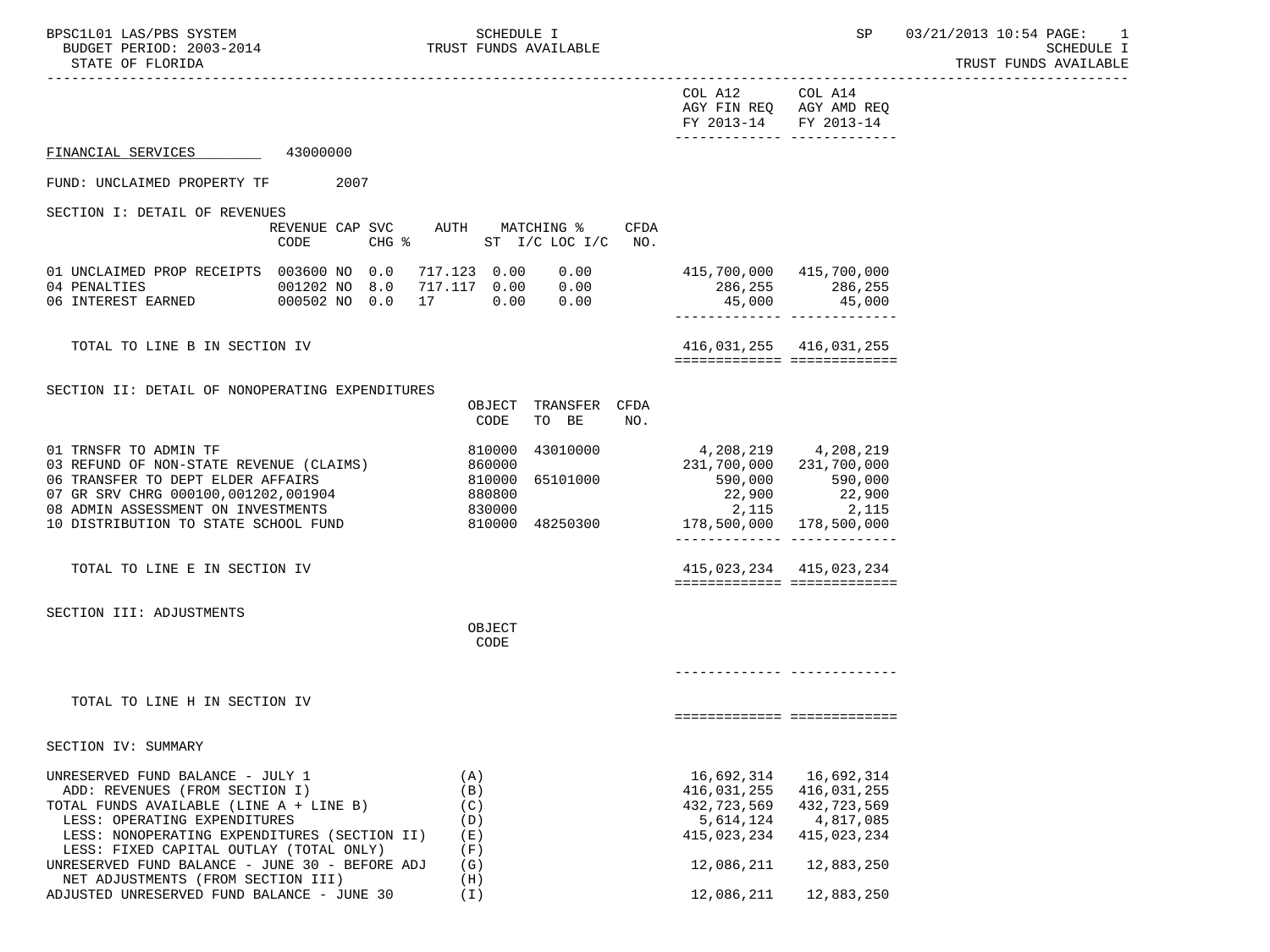STATE OF FLORIDA TRUST FUNDS AVAILABLE

| FY 2013-14 FY 2013-14   |         |
|-------------------------|---------|
| AGY FIN REO AGY AMD REO |         |
| COL A12                 | COL A14 |

# FINANCIAL SERVICES 43000000

#### FUND: ADMINISTRATIVE TRUST FUND 2021

SECTION I: DETAIL OF REVENUES

|                                                 | REVENUE CAP SVC |       | <b>AUTH</b> |        | MATCHING %     | <b>CFDA</b> |            |                           |
|-------------------------------------------------|-----------------|-------|-------------|--------|----------------|-------------|------------|---------------------------|
|                                                 | CODE            | CHG % |             |        | ST I/C LOC I/C | NO.         |            |                           |
|                                                 |                 |       |             |        |                |             |            |                           |
| 01 FEES                                         | 000100 YES 8.0  |       | 624.502     | 0.00   | 0.00           |             | 2,000,000  | 2,000,000                 |
| 02 FINES AND PENALTIES                          | 001202 NO       | 8.0   | 17 FS       | 0.00   | 0.00           |             | 180,000    | 180,000                   |
| 03 TRANSFER FRM JAC FRM GR                      | 001500 NO       | 0.0   | 27.710      | 0.00   | 0.00           |             | 1,833,268  | 1,833,268                 |
| 10 ARTICLE V FEES                               | 000124 YES 0.0  |       | 28.36       | 0.00   | 0.00           |             | 700,000    | 700,000                   |
| 15 SALE OF GOODS OS ST GOV                      | 001904 NO       | 8.0   | 215         | 0.00   | 0.00           |             | 5,400      | 5,400                     |
| 19 TENANT BRKR COMMISSION                       | 004001 NO       | 8.0   | 255.25      | 0.00   | 0.00           |             | 60,000     | 60,000                    |
| 20 INTEREST                                     | 000502 NO       | 8.0   | 17          | 0.00   | 0.00           |             | 1,500      | 1,500                     |
| 24 XFER OFR ADMIN TF 2573                       | 001500 NO       | 0.0   | 215.32      | 0.00   | 0.00           |             | 5,300,469  | 5,300,469                 |
| 25 XFER OFR ADMIN TF 2275                       | 001500 NO       | 0.0   | 215.32      | 0.00   | 0.00           |             | 1,537,685  | 1,537,685                 |
| 26 XFER COST ALLC FND 2007                      | 001500 NO       | 0.0   | 215.32      | 0.00   | 0.00           |             | 4,208,219  | 4,208,219                 |
| 27 XFER COST ALLC FND 2021                      | 001500 NO       | 0.0   | 215.32      | 0.00   | 0.00           |             | 595,995    | 595,995                   |
| 28 XFER COST ALLC FND 2078                      | 001500 NO       | 0.0   | 215.32      | 0.00   | 0.00           |             | 1,353,444  | 1,353,444                 |
| 29 XFER COST ALLC FND 2261                      | 001500 NO       | 0.0   | 215.32      | 0.00   | 0.00           |             | 420,000    | 420,000                   |
| 30 XFER COST ALLC FND 2275                      | 001500 NO       | 0.0   | 215.32      | 0.00   | 0.00           |             | 1,746,795  | 1,746,795                 |
| 31 XFER COST ALLC FND 2393                      | 001500 NO       | 0.0   | 215.32      | 0.00   | 0.00           |             | 19,740,496 | 22,240,496                |
| 32 XFER COST ALLC FND 2573                      | 001500 NO       | 0.0   | 215.32      | 0.00   | 0.00           |             | 3,540,857  | 3,540,857                 |
| 33 XFER COST ALLC FND 2725                      | 001500 NO       | 0.0   | 215.32      | 0.00   | 0.00           |             | 2,604,977  | 2,604,977                 |
| 34 XFER COST ALLC FND 2795                      | 001500 NO       | 0.0   | 215.32      | 0.00   | 0.00           |             | 8,409,863  | 8,409,863<br>806,490      |
| 35 XFER COST ALLC FND 2798                      | 001500 NO       | 0.0   | 215.32      | 0.00   | 0.00           |             | 806,490    |                           |
| 42 XFER FRM DMS 2510                            | 001500 NO       | 0.0   | 287.042     | 0.00   | 0.00           |             | 350,000    | 350,000                   |
|                                                 |                 |       |             |        |                |             |            |                           |
| TOTAL TO LINE B IN SECTION IV                   |                 |       |             |        |                |             |            | 55, 395, 458 57, 895, 458 |
|                                                 |                 |       |             |        |                |             |            |                           |
|                                                 |                 |       |             |        |                |             |            |                           |
| SECTION II: DETAIL OF NONOPERATING EXPENDITURES |                 |       |             |        |                |             |            |                           |
|                                                 |                 |       |             | OBJECT | TRANSFER       | <b>CFDA</b> |            |                           |
|                                                 |                 |       |             | CODE   | TO BE          | NO.         |            |                           |
| 01 GENERAL REVENUE SERVICE CHARGE               |                 |       |             | 880800 |                |             | 179,632    | 179,632                   |
| 05 TRANSFER TO ADMIN TRUST FUND                 |                 |       |             | 810000 | 43010000       |             | 595,995    | 595,995                   |
| 25 FINGERPRINT FEES                             |                 |       |             | 890000 |                |             | 25,000     | 25,000                    |
|                                                 |                 |       |             |        |                |             |            |                           |

TOTAL TO LINE E IN SECTION IV 800,627 800,627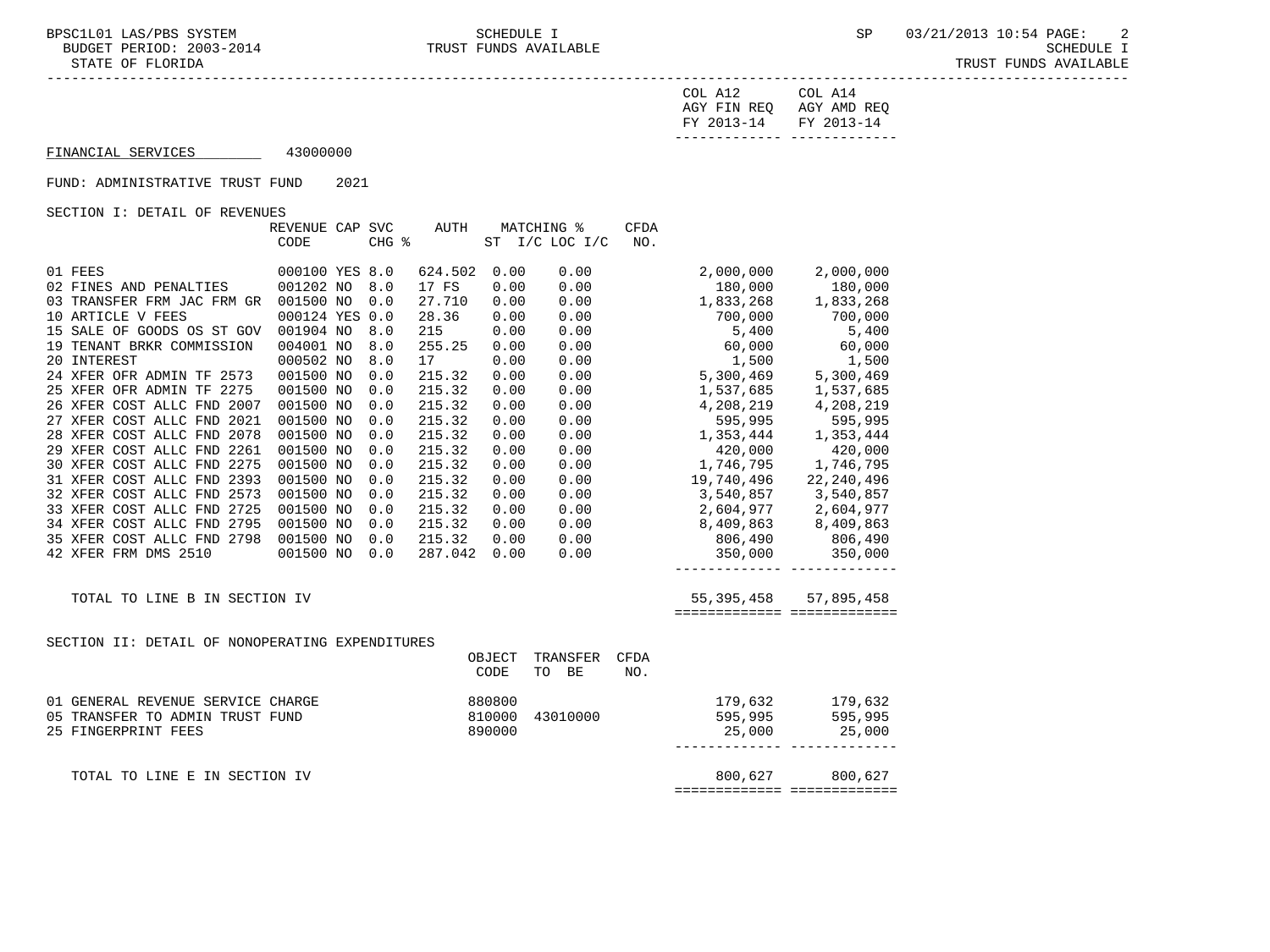| BPSC1L01 LAS/PBS SYSTEM<br>BUDGET PERIOD: 2003-2014<br>STATE OF FLORIDA                                                                                                                                                                                                                                                                                                        | SCHEDULE I<br>TRUST FUNDS AVAILABLE                                     |                                                                                   | SP                                                                                                                                                                  | 03/21/2013 10:54 PAGE:<br>3<br><b>SCHEDULE I</b><br>TRUST FUNDS AVAILABLE |
|--------------------------------------------------------------------------------------------------------------------------------------------------------------------------------------------------------------------------------------------------------------------------------------------------------------------------------------------------------------------------------|-------------------------------------------------------------------------|-----------------------------------------------------------------------------------|---------------------------------------------------------------------------------------------------------------------------------------------------------------------|---------------------------------------------------------------------------|
|                                                                                                                                                                                                                                                                                                                                                                                |                                                                         | COL A12<br>AGY FIN REQ AGY AMD REQ<br>FY 2013-14<br>-------------- -------------- | COL A14<br>FY 2013-14                                                                                                                                               |                                                                           |
| 43000000<br>FINANCIAL SERVICES                                                                                                                                                                                                                                                                                                                                                 |                                                                         |                                                                                   |                                                                                                                                                                     |                                                                           |
| FUND: ADMINISTRATIVE TRUST FUND<br>2021                                                                                                                                                                                                                                                                                                                                        |                                                                         |                                                                                   |                                                                                                                                                                     |                                                                           |
| SECTION III: ADJUSTMENTS                                                                                                                                                                                                                                                                                                                                                       | OBJECT<br>CODE                                                          |                                                                                   |                                                                                                                                                                     |                                                                           |
| TOTAL TO LINE H IN SECTION IV                                                                                                                                                                                                                                                                                                                                                  |                                                                         | ===========================                                                       |                                                                                                                                                                     |                                                                           |
| SECTION IV: SUMMARY                                                                                                                                                                                                                                                                                                                                                            |                                                                         |                                                                                   |                                                                                                                                                                     |                                                                           |
| UNRESERVED FUND BALANCE - JULY 1<br>ADD: REVENUES (FROM SECTION I)<br>TOTAL FUNDS AVAILABLE (LINE A + LINE B)<br>LESS: OPERATING EXPENDITURES<br>LESS: NONOPERATING EXPENDITURES (SECTION II)<br>LESS: FIXED CAPITAL OUTLAY (TOTAL ONLY)<br>UNRESERVED FUND BALANCE - JUNE 30 - BEFORE ADJ<br>NET ADJUSTMENTS (FROM SECTION III)<br>ADJUSTED UNRESERVED FUND BALANCE - JUNE 30 | (A)<br>(B)<br>(C)<br>(D)<br>( E )<br>(F)<br>(G)<br>(H)<br>$(\lrcorner)$ | 800,627                                                                           | 2,378,687 2,378,687<br>55, 395, 458 57, 895, 458<br>57, 774, 145 60, 274, 145<br>54, 487, 933 57, 217, 745<br>800,627<br>2,485,585 2,255,773<br>2,485,585 2,255,773 |                                                                           |
| SCHEDULE IB: DETAIL OF UNRESERVED FUND BALANCE                                                                                                                                                                                                                                                                                                                                 | FUNDING SOURCE<br>STATE (S)<br>NONSTATE (N)                             |                                                                                   |                                                                                                                                                                     |                                                                           |
| 01 FINANCIAL LITERACY COUNCIL<br>02 BALANCE OF STATE FUNDS - UNRESERVED                                                                                                                                                                                                                                                                                                        | $_{\rm N}$<br>S                                                         |                                                                                   | 9,946 9,946<br>2,475,639 2,707,841                                                                                                                                  |                                                                           |
| ADJUSTED UNRESERVED FUND BALANCE - JUNE 30                                                                                                                                                                                                                                                                                                                                     |                                                                         | ============================                                                      | 2,485,585 2,717,787                                                                                                                                                 |                                                                           |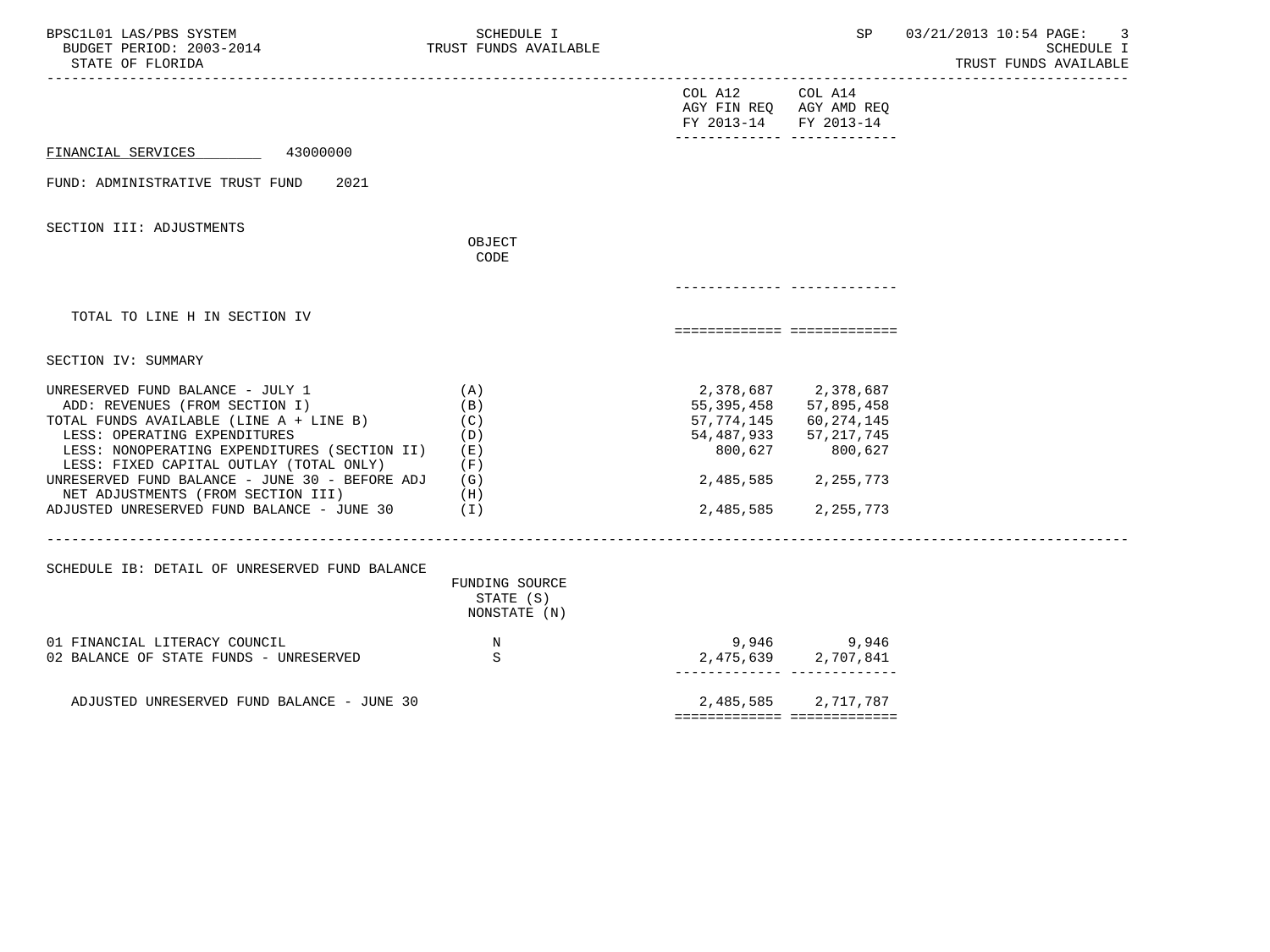| BPSC1L01 LAS/PBS SYSTEM<br>BUDGET PERIOD: 2003-2014<br>STATE OF FLORIDA                                                                                                                                                                                                                    |                                         | SCHEDULE I<br>TRUST FUNDS AVAILABLE           |                                                                      | SP                                                                   | 03/21/2013 10:54 PAGE:<br>4<br>SCHEDULE I<br>TRUST FUNDS AVAILABLE |
|--------------------------------------------------------------------------------------------------------------------------------------------------------------------------------------------------------------------------------------------------------------------------------------------|-----------------------------------------|-----------------------------------------------|----------------------------------------------------------------------|----------------------------------------------------------------------|--------------------------------------------------------------------|
|                                                                                                                                                                                                                                                                                            |                                         |                                               | COL A12<br>AGY FIN REQ AGY AMD REQ<br>FY 2013-14                     | COL A14<br>FY 2013-14                                                |                                                                    |
| FINANCIAL SERVICES 43000000                                                                                                                                                                                                                                                                |                                         |                                               |                                                                      |                                                                      |                                                                    |
| FUND: ANTI-FRAUD TRUST FUND                                                                                                                                                                                                                                                                | 2038                                    |                                               |                                                                      |                                                                      |                                                                    |
| SECTION I: DETAIL OF REVENUES                                                                                                                                                                                                                                                              | REVENUE CAP SVC AUTH MATCHING %<br>CODE | CFDA<br>CHG % ST I/C LOC I/C NO.              |                                                                      |                                                                      |                                                                    |
| 01 PENALTIES                                                                                                                                                                                                                                                                               | 001202 NO 8.0 517.302 0.00 0.00         |                                               | ______________ ___________                                           | 750,000 750,000<br>$160,000$ $160,000$                               |                                                                    |
| TOTAL TO LINE B IN SECTION IV                                                                                                                                                                                                                                                              |                                         |                                               | ============================                                         | 910,000 910,000                                                      |                                                                    |
| SECTION II: DETAIL OF NONOPERATING EXPENDITURES                                                                                                                                                                                                                                            |                                         | OBJECT TRANSFER CFDA<br>CODE<br>TO BE<br>NO.  |                                                                      |                                                                      |                                                                    |
| 02 GENERAL REVENUE SERVICE CHARGE<br>03 ADMIN ASSESSMENT ON INVESTMENTS<br>04 STATE TRUST FUND RESERVE                                                                                                                                                                                     |                                         | 880800<br>830000<br>999000                    |                                                                      | 72,800 72,800<br>7,520 7,520<br>89,784 89,784                        |                                                                    |
| TOTAL TO LINE E IN SECTION IV                                                                                                                                                                                                                                                              |                                         |                                               | ===========================                                          | 170, 104 170, 104                                                    |                                                                    |
| SECTION III: ADJUSTMENTS                                                                                                                                                                                                                                                                   |                                         | OBJECT<br>CODE                                |                                                                      |                                                                      |                                                                    |
| TOTAL TO LINE H IN SECTION IV                                                                                                                                                                                                                                                              |                                         |                                               | ===========================                                          |                                                                      |                                                                    |
| SECTION IV: SUMMARY                                                                                                                                                                                                                                                                        |                                         |                                               |                                                                      |                                                                      |                                                                    |
| UNRESERVED FUND BALANCE - JULY 1<br>ADD: REVENUES (FROM SECTION I)<br>TOTAL FUNDS AVAILABLE (LINE A + LINE B)<br>LESS: OPERATING EXPENDITURES<br>LESS: NONOPERATING EXPENDITURES (SECTION II)<br>LESS: FIXED CAPITAL OUTLAY (TOTAL ONLY)<br>UNRESERVED FUND BALANCE - JUNE 30 - BEFORE ADJ |                                         | (A)<br>(B)<br>(C)<br>(D)<br>(E)<br>(F)<br>(G) | 5,164,531<br>910,000<br>6,074,531<br>200,000<br>170,104<br>5,704,427 | 5,164,531<br>910,000<br>6,074,531<br>200,000<br>170,104<br>5,704,427 |                                                                    |
| NET ADJUSTMENTS (FROM SECTION III)<br>ADJUSTED UNRESERVED FUND BALANCE - JUNE 30                                                                                                                                                                                                           |                                         | (H)<br>$(\lceil \cdot \rceil)$                | 5,704,427                                                            | 5,704,427                                                            |                                                                    |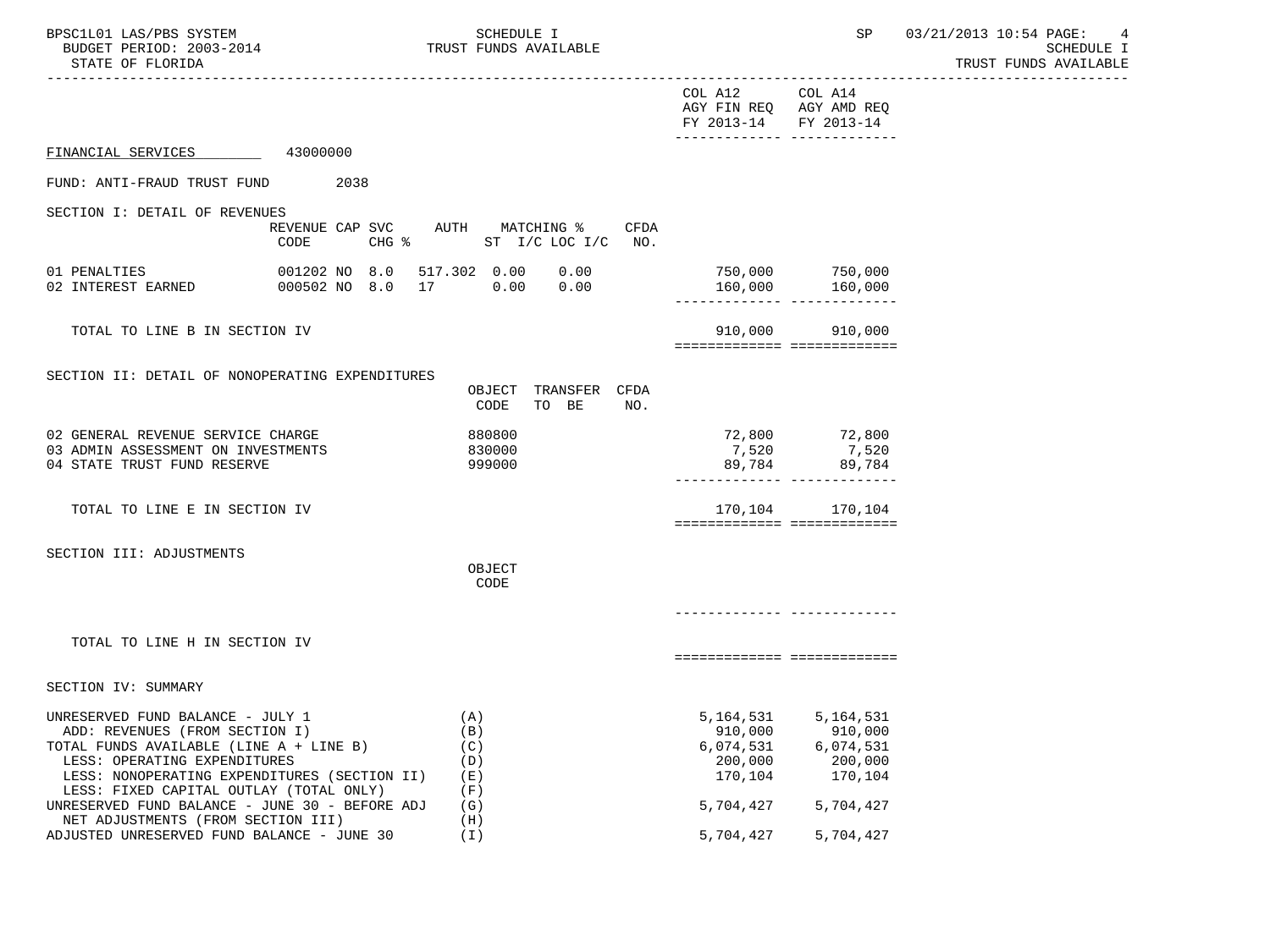NET ADJUSTMENTS (FROM SECTION III) (H)

TRUST FUNDS AVAILABLE

|                                                                                                                                                                                                                                                                                                                                                                 |                                                                      | COL A12<br>FY 2013-14 FY 2013-14                                                                | COL A14<br>AGY FIN REQ AGY AMD REQ<br>________________________________ |  |
|-----------------------------------------------------------------------------------------------------------------------------------------------------------------------------------------------------------------------------------------------------------------------------------------------------------------------------------------------------------------|----------------------------------------------------------------------|-------------------------------------------------------------------------------------------------|------------------------------------------------------------------------|--|
| 43000000<br>FINANCIAL SERVICES                                                                                                                                                                                                                                                                                                                                  |                                                                      |                                                                                                 |                                                                        |  |
| FUND: STATE RISK MGMT TF<br>2078                                                                                                                                                                                                                                                                                                                                |                                                                      |                                                                                                 |                                                                        |  |
| SECTION I: DETAIL OF REVENUES<br>REVENUE CAP SVC<br>CODE<br>$CHG$ $\frac{1}{6}$                                                                                                                                                                                                                                                                                 | AUTH MATCHING %<br>CFDA<br>ST $I/C$ LOC $I/C$<br>NO.                 |                                                                                                 |                                                                        |  |
| $\begin{array}{cccccc} 01 & \text{REFUNDS} & & & & 001800 & \text{NO} & 0.0 & 215 & 0.00 & 0.00 \\ 02 & \text{CASUALTY PREMIUMS} & & & & 005800 & \text{NO} & 0.0 & 284.02 & 0.00 & 0.00 \\ 05 & \text{INTEREST EARNED} & & & & 000502 & \text{NO} & 0.0 & 17 & 0.00 & 0.00 \\ 08 & \text{PROPERTY PREMIUM} & & & & 005810 & \text{NO} & 0.0 & 284.02 & 0.00 &$ | 0.00                                                                 | 4,900,000 4,900,000<br>175,600,000  175,600,000<br>2,900,000 2,900,000<br>12,200,000 12,200,000 |                                                                        |  |
| TOTAL TO LINE B IN SECTION IV                                                                                                                                                                                                                                                                                                                                   |                                                                      | 195,600,000 195,600,000                                                                         | ============================                                           |  |
| SECTION II: DETAIL OF NONOPERATING EXPENDITURES                                                                                                                                                                                                                                                                                                                 | TRANSFER CFDA<br>OBJECT<br>CODE<br>TO BE<br>NO.                      |                                                                                                 |                                                                        |  |
| 01 TRANSFER TO BUDGET STABILIZATION<br>04 PAYMENT OF LOSSES<br>05 TRANSFER TO ADMINISTRATIVE TF<br>07 UNFUNDED BUDGET LEGISLAT ACTION REQD<br>10 REFUNDS OF STATE REVENUE<br>11 ADMIN ASSESSMENT ON INVESTMENTS                                                                                                                                                 | 810000<br>890000<br>810000<br>43010000<br>899000<br>860000<br>830000 | 155,600,000 155,600,000<br>1,353,444 1,353,444<br>28,000,000-28,000,000-<br>100,000             | 1,700,000 1,700,000<br>100,000 100,000<br>136,300 136,300              |  |
| TOTAL TO LINE E IN SECTION IV                                                                                                                                                                                                                                                                                                                                   |                                                                      | 130,889,744 130,889,744                                                                         | ===========================                                            |  |
| SECTION III: ADJUSTMENTS                                                                                                                                                                                                                                                                                                                                        | OBJECT<br>CODE                                                       |                                                                                                 |                                                                        |  |
| TOTAL TO LINE H IN SECTION IV                                                                                                                                                                                                                                                                                                                                   |                                                                      |                                                                                                 | ===========================                                            |  |
| SECTION IV: SUMMARY                                                                                                                                                                                                                                                                                                                                             |                                                                      |                                                                                                 |                                                                        |  |
| UNRESERVED FUND BALANCE - JULY 1<br>ADD: REVENUES (FROM SECTION I)<br>TOTAL FUNDS AVAILABLE (LINE A + LINE B)<br>LESS: OPERATING EXPENDITURES<br>LESS: NONOPERATING EXPENDITURES (SECTION II)<br>LESS: FIXED CAPITAL OUTLAY (TOTAL ONLY)                                                                                                                        | (A)<br>(B)<br>(C)<br>(D)<br>(E)<br>(F)                               | 106,322<br>195,600,000<br>195,706,322<br>64,609,549<br>130,889,744                              | 106,322<br>195,600,000<br>195,706,322<br>61,025,631<br>130,889,744     |  |
| UNRESERVED FUND BALANCE - JUNE 30 - BEFORE ADJ                                                                                                                                                                                                                                                                                                                  | (G)                                                                  | 207,029                                                                                         | 3,790,947                                                              |  |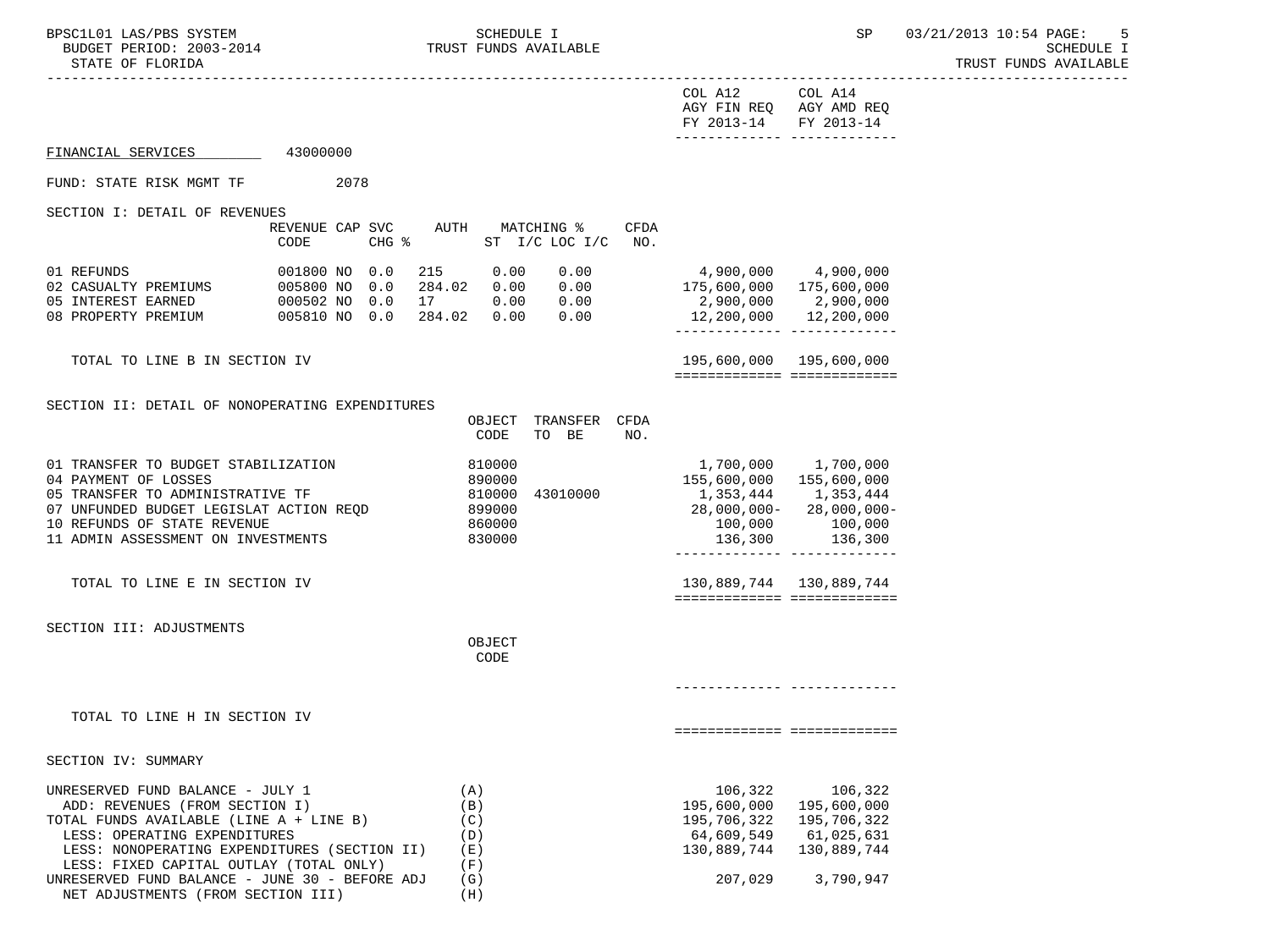| BPSC1L01 LAS/PBS SYSTEM<br>BUDGET PERIOD: 2003-2014 TRUST FUNDS AVAILABLE<br>STATE OF FLORIDA |      | SCHEDULE I                                  |                                                                     | ---------------   | SP 03/21/2013 10:54 PAGE: 6<br>SCHEDULE I<br>TRUST FUNDS AVAILABLE |
|-----------------------------------------------------------------------------------------------|------|---------------------------------------------|---------------------------------------------------------------------|-------------------|--------------------------------------------------------------------|
|                                                                                               |      |                                             | COL A12 COL A14<br>AGY FIN REQ AGY AMD REQ<br>FY 2013-14 FY 2013-14 |                   |                                                                    |
| 43000000<br>FINANCIAL SERVICES                                                                |      |                                             |                                                                     |                   |                                                                    |
| FUND: STATE RISK MGMT TF                                                                      | 2078 |                                             |                                                                     |                   |                                                                    |
| SECTION IV: SUMMARY                                                                           |      |                                             |                                                                     |                   |                                                                    |
| ADJUSTED UNRESERVED FUND BALANCE - JUNE $30$ (I)                                              |      |                                             |                                                                     | 207,029 3,790,947 |                                                                    |
| SCHEDULE IB: DETAIL OF UNRESERVED FUND BALANCE                                                |      | FUNDING SOURCE<br>STATE (S)<br>NONSTATE (N) |                                                                     |                   |                                                                    |
| 01 RESERVE PURSUANT TO SECTION 284.02 F.S.                                                    |      | S                                           |                                                                     | 207,029 207,029   |                                                                    |
| ADJUSTED UNRESERVED FUND BALANCE - JUNE 30                                                    |      |                                             | ===========================                                         | 207,029 207,029   |                                                                    |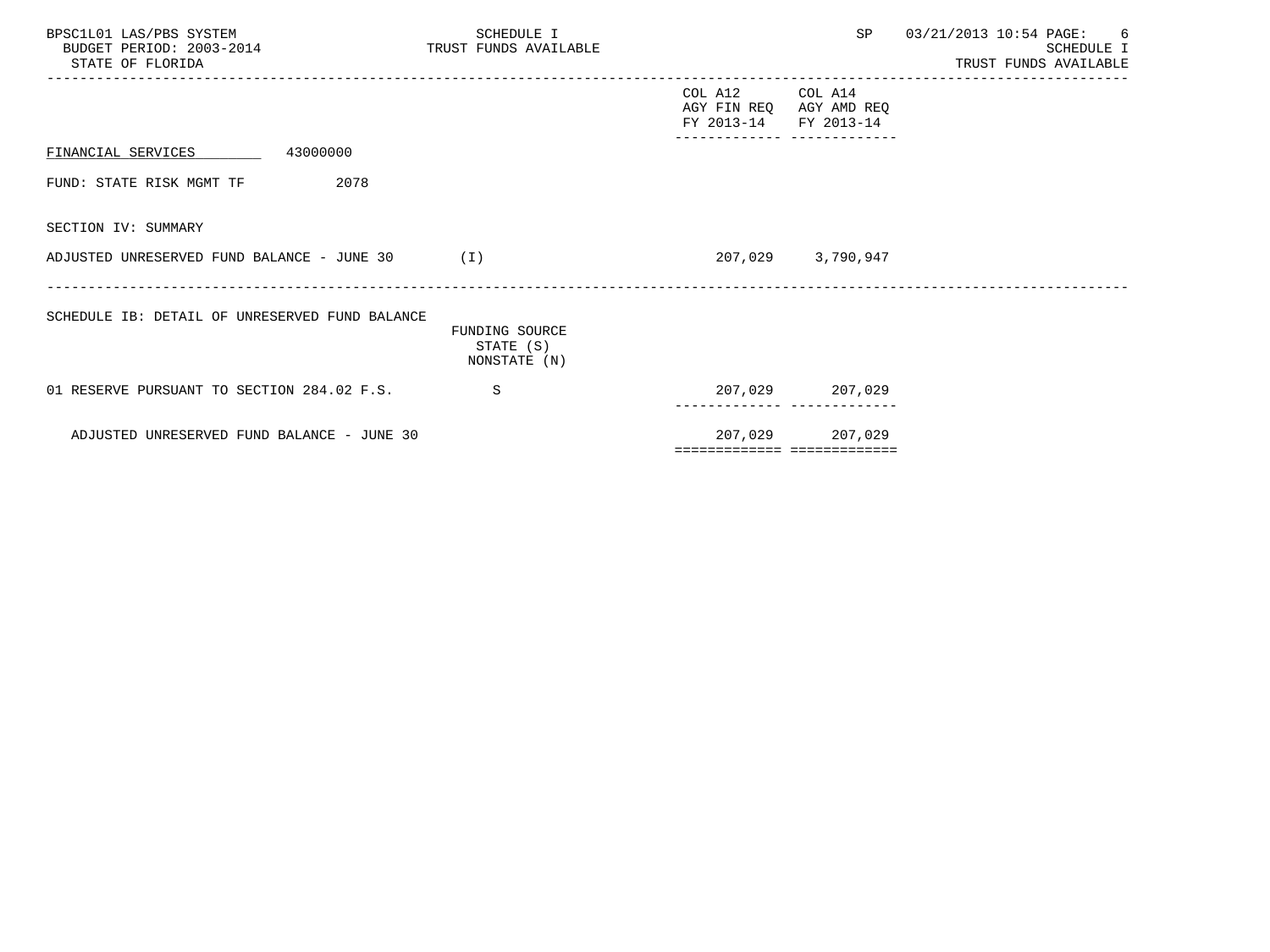-----------------------------------------------------------------------------------------------------------------------------------

| COL A12               | COL A14                 |
|-----------------------|-------------------------|
|                       | AGY FIN REQ AGY AMD REQ |
| FY 2013-14 FY 2013-14 |                         |
|                       |                         |

## FINANCIAL SERVICES 43000000

#### FUND: FEDERAL GRANTS TRUST FUND 2261

SECTION I: DETAIL OF REVENUES

|                                                                                                                                  | REVENUE CAP SVC<br><b>CODE</b>          | $CHG$ $\frac{1}{6}$ | AUTH                                                         | MATCHING %<br>ST I/C LOC I/C |                              | CFDA<br>NO.                |                                           |                                           |
|----------------------------------------------------------------------------------------------------------------------------------|-----------------------------------------|---------------------|--------------------------------------------------------------|------------------------------|------------------------------|----------------------------|-------------------------------------------|-------------------------------------------|
| 02 XFER FROM DCF FUND 2261 001510 NO 0.0<br>03 XFER FROM DCF FUND 2401<br>04 XFER FROM DOH FUND 2738<br>07 TRANSFER FRM DOE 2339 | 001510 NO 0.0<br>001510 NO<br>001500 NO | 0.0<br>0.0          | 414.411 0.00<br>414.411 0.00<br>414.411 0.00<br>414.411 0.00 |                              | 0.00<br>0.00<br>0.00<br>0.00 | 10.561<br>93.558<br>96.001 | 2,113,518<br>415,895<br>174,000<br>66,916 | 2,113,518<br>415,895<br>174,000<br>66,916 |

 TOTAL TO LINE B IN SECTION IV 2,770,329 2,770,329 ============= =============

### SECTION II: DETAIL OF NONOPERATING EXPENDITURES

NET ADJUSTMENTS (FROM SECTION III) (H)

|                                                                                                                                                                                                                                          | OBJECT<br>CODE                       | TRANSFER<br>TO<br>BE | <b>CFDA</b><br>NO. |                              |                                                                                                     |
|------------------------------------------------------------------------------------------------------------------------------------------------------------------------------------------------------------------------------------------|--------------------------------------|----------------------|--------------------|------------------------------|-----------------------------------------------------------------------------------------------------|
| 01 UNFUNDED BUDGET BASED ON ANTICIPATED RECP<br>02 XFER TO ADMIN TRUST FUND 2021<br>03 NEW FUNDING REOUEST IN A03<br>04 REFUNDS STATE REVENUES                                                                                           | 899000<br>810000<br>899000<br>860000 | 43010000             |                    | $500,000 -$<br>420,000       | $500,000 -$<br>420,000<br>$313,000 - 313,000 -$<br>25,000 25,000                                    |
| TOTAL TO LINE E IN SECTION IV                                                                                                                                                                                                            |                                      |                      |                    |                              | $368,000 - 368,000 -$                                                                               |
| SECTION III: ADJUSTMENTS                                                                                                                                                                                                                 | OBJECT<br>CODE                       |                      |                    |                              |                                                                                                     |
|                                                                                                                                                                                                                                          |                                      |                      |                    |                              |                                                                                                     |
| TOTAL TO LINE H IN SECTION IV                                                                                                                                                                                                            |                                      |                      |                    | ============================ |                                                                                                     |
| SECTION IV: SUMMARY                                                                                                                                                                                                                      |                                      |                      |                    |                              |                                                                                                     |
| UNRESERVED FUND BALANCE - JULY 1<br>ADD: REVENUES (FROM SECTION I)<br>TOTAL FUNDS AVAILABLE (LINE A + LINE B)<br>LESS: OPERATING EXPENDITURES<br>LESS: NONOPERATING EXPENDITURES (SECTION II)<br>LESS: FIXED CAPITAL OUTLAY (TOTAL ONLY) | (A)<br>(B)<br>(C)<br>(D)<br>( E )    |                      |                    | 7,724                        | 7,724<br>2,770,329 2,770,329<br>2,778,053 2,778,053<br>3,049,463 2,416,533<br>$368,000 - 368,000 -$ |
| UNRESERVED FUND BALANCE - JUNE 30 - BEFORE ADJ                                                                                                                                                                                           | (F)<br>(G)                           |                      |                    | 96,590                       | 729,520                                                                                             |

ADJUSTED UNRESERVED FUND BALANCE - JUNE 30 (I) 96,590 729,520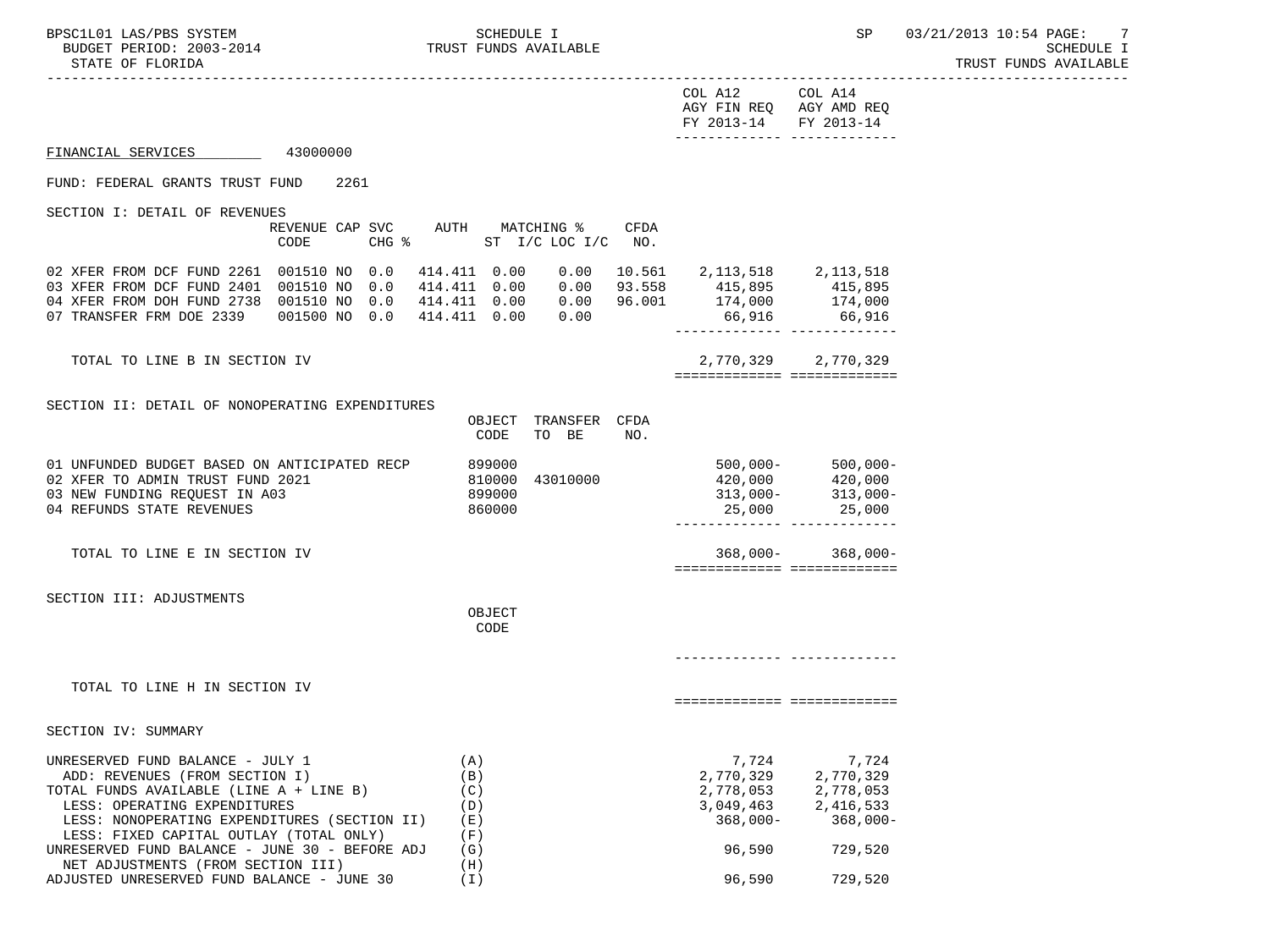|                                                                                                     |      |      |            |        |                                                             |      | COL A12 COL A14<br>AGY FIN REQ AGY AMD REQ<br>FY 2013-14 FY 2013-14 |                                                        |  |
|-----------------------------------------------------------------------------------------------------|------|------|------------|--------|-------------------------------------------------------------|------|---------------------------------------------------------------------|--------------------------------------------------------|--|
| FINANCIAL SERVICES 43000000                                                                         |      |      |            |        |                                                             |      |                                                                     | -------------- --------------                          |  |
| FUND: FINANCIAL INST REG TF                                                                         |      | 2275 |            |        |                                                             |      |                                                                     |                                                        |  |
| SECTION I: DETAIL OF REVENUES                                                                       |      |      |            |        |                                                             |      |                                                                     |                                                        |  |
|                                                                                                     | CODE |      |            |        | REVENUE CAP SVC AUTH MATCHING %<br>CHG % ST I/C LOC I/C NO. | CFDA |                                                                     |                                                        |  |
| 01 FEES                                                                                             |      |      |            |        | 000100 YES 8.0 655.047 0.00 0.00                            |      | 14,975,000 14,975,000                                               |                                                        |  |
| 02 FINES AND PENALTIES 001202 NO 8.0 655 0.00 0.00<br>03 INTEREST EARNED 000502 NO 8.0 17 0.00 0.00 |      |      |            |        |                                                             |      | 165,000 165,000                                                     |                                                        |  |
|                                                                                                     |      |      |            |        |                                                             |      |                                                                     | 550,000 550,000<br>-------------- --------------       |  |
| TOTAL TO LINE B IN SECTION IV                                                                       |      |      |            |        |                                                             |      |                                                                     | 15,690,000 15,690,000                                  |  |
|                                                                                                     |      |      |            |        |                                                             |      |                                                                     | ===========================                            |  |
| SECTION II: DETAIL OF NONOPERATING EXPENDITURES                                                     |      |      |            |        |                                                             |      |                                                                     |                                                        |  |
|                                                                                                     |      |      |            |        | OBJECT TRANSFER CFDA                                        |      |                                                                     |                                                        |  |
|                                                                                                     |      |      |            | CODE   | TO BE                                                       | NO.  |                                                                     |                                                        |  |
| 02 XFER TO ADMINISTRATIVE TF - OFR                                                                  |      |      |            |        |                                                             |      |                                                                     |                                                        |  |
| 03 TRANSFER TO ADMINISTRATIVE TF                                                                    |      |      |            |        | 810000 43900500<br>810000 43010000                          |      | 1,537,685        1,537,685<br>1,746,795        1,746,795            |                                                        |  |
| 04 SERVICE CHARGE TO GENERAL REVENUE                                                                |      |      | 880800     |        |                                                             |      | 1, 255, 200 1, 255, 200                                             |                                                        |  |
| 05 ADMIN ASSESSMENT ON INVESTMENTS                                                                  |      |      |            | 830000 |                                                             |      |                                                                     |                                                        |  |
| 06 STATE TRUST FUND RESERVE                                                                         |      |      |            | 999000 |                                                             |      |                                                                     | 25,000                                                 |  |
| 09 REFUND OF STATE REVENUES                                                                         |      |      |            | 860000 |                                                             |      | 25,000                                                              | -------------- --------------                          |  |
| TOTAL TO LINE E IN SECTION IV                                                                       |      |      |            |        |                                                             |      |                                                                     | 5, 144, 376 5, 144, 376<br>=========================== |  |
|                                                                                                     |      |      |            |        |                                                             |      |                                                                     |                                                        |  |
| SECTION III: ADJUSTMENTS                                                                            |      |      |            | OBJECT |                                                             |      |                                                                     |                                                        |  |
|                                                                                                     |      |      |            | CODE   |                                                             |      |                                                                     |                                                        |  |
|                                                                                                     |      |      |            |        |                                                             |      |                                                                     |                                                        |  |
|                                                                                                     |      |      |            |        |                                                             |      |                                                                     |                                                        |  |
| TOTAL TO LINE H IN SECTION IV                                                                       |      |      |            |        |                                                             |      |                                                                     | ============================                           |  |
|                                                                                                     |      |      |            |        |                                                             |      |                                                                     |                                                        |  |
| SECTION IV: SUMMARY                                                                                 |      |      |            |        |                                                             |      |                                                                     |                                                        |  |
| UNRESERVED FUND BALANCE - JULY 1                                                                    |      |      | (A)        |        |                                                             |      | 18,914,100                                                          | 18,914,100                                             |  |
| ADD: REVENUES (FROM SECTION I)                                                                      |      |      | (B)        |        |                                                             |      | 15,690,000                                                          | 15,690,000                                             |  |
| TOTAL FUNDS AVAILABLE (LINE A + LINE B)                                                             |      |      | (C)        |        |                                                             |      | 34,604,100                                                          | 34,604,100                                             |  |
| LESS: OPERATING EXPENDITURES                                                                        |      |      | (D)        |        |                                                             |      | 11,775,374                                                          | 11,434,530                                             |  |
| LESS: NONOPERATING EXPENDITURES (SECTION II)<br>LESS: FIXED CAPITAL OUTLAY (TOTAL ONLY)             |      |      | (E)<br>(F) |        |                                                             |      | 5, 144, 376                                                         | 5, 144, 376                                            |  |
| UNRESERVED FUND BALANCE - JUNE 30 - BEFORE ADJ                                                      |      |      | (G)        |        |                                                             |      | 17,684,350                                                          | 18,025,194                                             |  |
| NET ADJUSTMENTS (FROM SECTION III)                                                                  |      |      | (H)        |        |                                                             |      |                                                                     |                                                        |  |
| ADJUSTED UNRESERVED FUND BALANCE - JUNE 30                                                          |      |      | $(\bot)$   |        |                                                             |      | 17,684,350                                                          | 18,025,194                                             |  |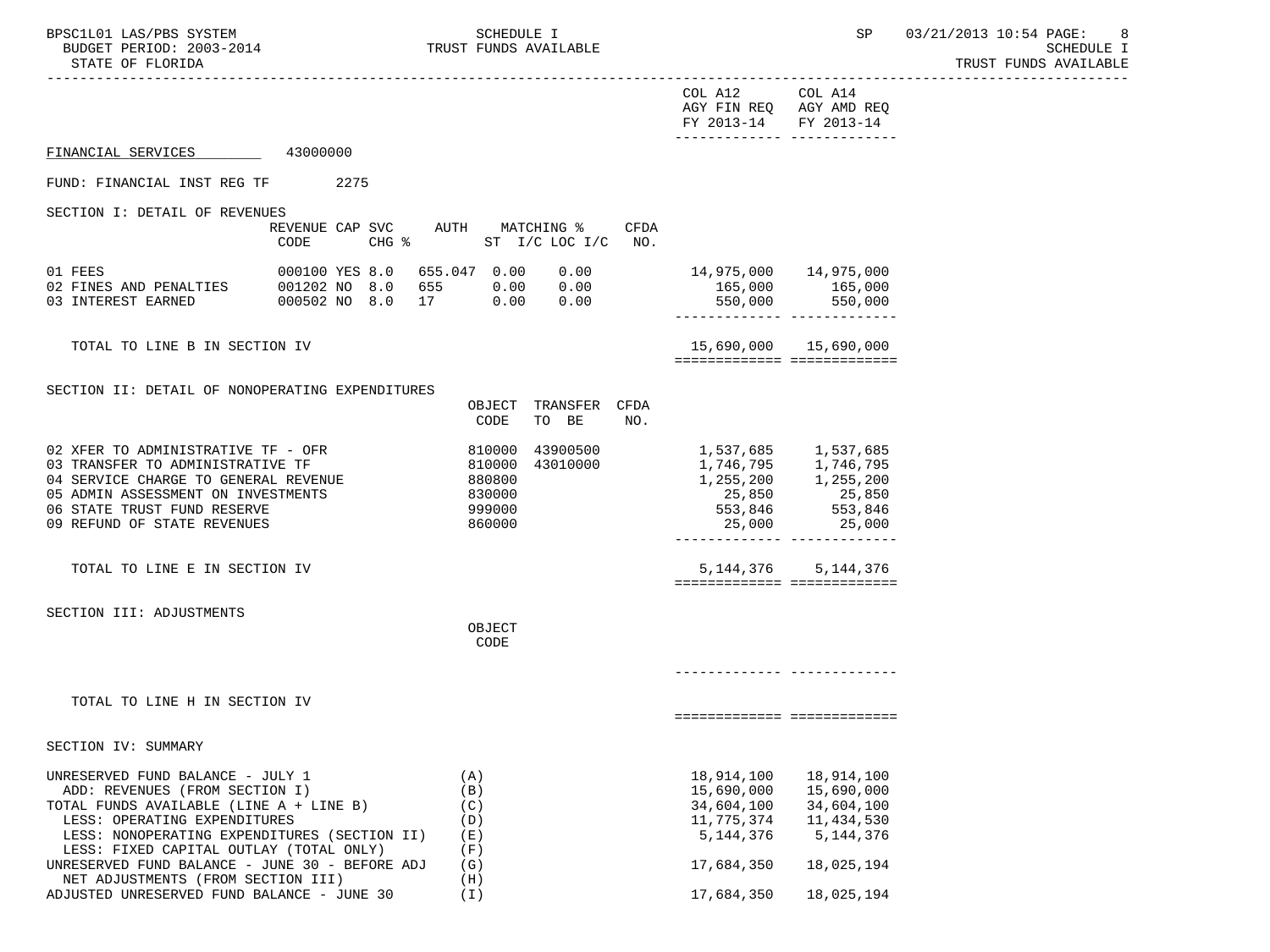| BPSC1L01 LAS/PBS SYSTEM<br>BUDGET PERIOD: 2003-2014<br>STATE OF FLORIDA                                                                                                                                                                                                                                                                                                        |                                         | SCHEDULE I<br>TRUST FUNDS AVAILABLE                         |                                        |                                                                                 | SP 03/21/2013 10:54 PAGE:<br>-9<br>SCHEDULE I<br>TRUST FUNDS AVAILABLE |
|--------------------------------------------------------------------------------------------------------------------------------------------------------------------------------------------------------------------------------------------------------------------------------------------------------------------------------------------------------------------------------|-----------------------------------------|-------------------------------------------------------------|----------------------------------------|---------------------------------------------------------------------------------|------------------------------------------------------------------------|
|                                                                                                                                                                                                                                                                                                                                                                                |                                         |                                                             | COL A12<br>FY 2013-14                  | COL A14<br>AGY FIN REQ AGY AMD REQ<br>FY 2013-14<br>______________ ____________ |                                                                        |
| FINANCIAL SERVICES 43000000                                                                                                                                                                                                                                                                                                                                                    |                                         |                                                             |                                        |                                                                                 |                                                                        |
| FUND: PRISON INDUSTRIES TF                                                                                                                                                                                                                                                                                                                                                     | 2385                                    |                                                             |                                        |                                                                                 |                                                                        |
| SECTION I: DETAIL OF REVENUES                                                                                                                                                                                                                                                                                                                                                  | REVENUE CAP SVC AUTH MATCHING %<br>CODE | CFDA<br>CHG % ST I/C LOC I/C NO.                            |                                        |                                                                                 |                                                                        |
| 02 FORFEITURES<br>03 INTEREST EARNED                                                                                                                                                                                                                                                                                                                                           | 000502 NO 0.0 17 FS 0.00                | 0.00<br>0.00                                                |                                        | 900,000 900,000<br>1,450 1,450<br>-------------- -------------                  |                                                                        |
| TOTAL TO LINE B IN SECTION IV                                                                                                                                                                                                                                                                                                                                                  |                                         |                                                             |                                        | 901,450 901,450<br>===========================                                  |                                                                        |
| SECTION II: DETAIL OF NONOPERATING EXPENDITURES                                                                                                                                                                                                                                                                                                                                |                                         | OBJECT TRANSFER CFDA<br>CODE<br>TO BE<br>NO.                |                                        |                                                                                 |                                                                        |
| 02 ADMIN ASSESSMENT ON INVESTMENTS<br>06 ADJUST AMOUNT DUE TO PIE PROGRAM                                                                                                                                                                                                                                                                                                      |                                         | 830000<br>899000                                            |                                        | 75 75<br>1,375 1,375<br>------------ -------------                              |                                                                        |
| TOTAL TO LINE E IN SECTION IV                                                                                                                                                                                                                                                                                                                                                  |                                         |                                                             | 1,450                                  | 1,450<br>===========================                                            |                                                                        |
| SECTION III: ADJUSTMENTS                                                                                                                                                                                                                                                                                                                                                       |                                         | OBJECT<br>CODE                                              |                                        |                                                                                 |                                                                        |
| TOTAL TO LINE H IN SECTION IV                                                                                                                                                                                                                                                                                                                                                  |                                         |                                                             |                                        | ===========================                                                     |                                                                        |
| SECTION IV: SUMMARY                                                                                                                                                                                                                                                                                                                                                            |                                         |                                                             |                                        |                                                                                 |                                                                        |
| UNRESERVED FUND BALANCE - JULY 1<br>ADD: REVENUES (FROM SECTION I)<br>TOTAL FUNDS AVAILABLE (LINE A + LINE B)<br>LESS: OPERATING EXPENDITURES<br>LESS: NONOPERATING EXPENDITURES (SECTION II)<br>LESS: FIXED CAPITAL OUTLAY (TOTAL ONLY)<br>UNRESERVED FUND BALANCE - JUNE 30 - BEFORE ADJ<br>NET ADJUSTMENTS (FROM SECTION III)<br>ADJUSTED UNRESERVED FUND BALANCE - JUNE 30 |                                         | (A)<br>(B)<br>(C)<br>(D)<br>(E)<br>(F)<br>(G)<br>(H)<br>(T) | 901,450<br>901,450<br>900,000<br>1,450 | 901,450<br>901,450<br>750,000<br>1,450<br>150,000<br>150,000                    |                                                                        |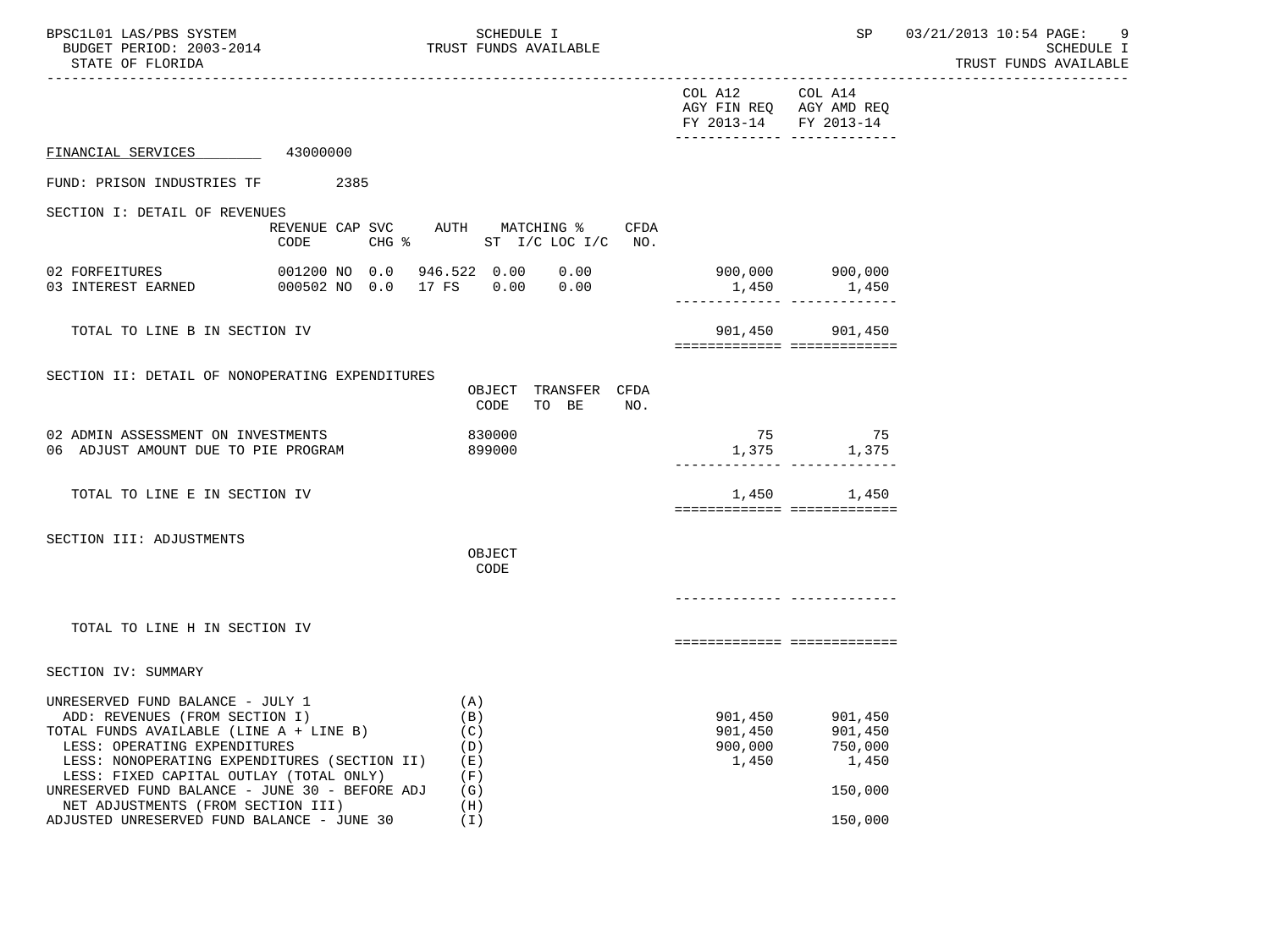07 ADMIN ASSESSMENT ON INVESTMENTS 830000<br>12 CLAIMS 499000

30 TRANSFER TO ADMIN TF FROM OIR

 ----------------------------------------------------------------------------------------------------------------------------------- COL A12 COL A14 AGY FIN REQ AGY AMD REQ FY 2013-14 FY 2013-14 ------------- ------------- FINANCIAL SERVICES 43000000 FUND: INSURANCE REG TF 2393 SECTION I: DETAIL OF REVENUES REVENUE CAP SVC AUTH MATCHING % CFDA CODE CHG % ST I/C LOC I/C NO. 01 FEES 000100 YES 8.0 624 0.00 0.00 53,937,000 53,937,000 03 ROYALTIES 000115 NO 8.0 624 0.00 0.00 109,900 109,900 05 LICENSES 6000200 YES 8.0 624 0.00 0.00 1,572,000 1,572,000 08 ST LIC TAX INSUR FRAUD 000300 YES 8.0 624.521 0.00 0.00 6,628,000 6,628,000 09 HOME WARRANTY TAX - OIR 000300 YES 8.0 634.313 0.00 0.00 0.00 950,000 950,000 950,000<br>11 INTEREST EARNED 000502 NO 8.0 17 0.00 0.00 0.00 2,500,000 2,500,000<br>13 PENALTIES 000 001202 NO 8.0 624 0.00 0.00 1,516,000 1,516,0 11 INTEREST EARNED 000502 NO 8.0 17 0.00 0.00 2,500,000 2,500,000 13 PENALTIES 001202 NO 8.0 624 0.00 0.00 1,516,000 1,516,000 15 RESTITUTION 001204 NO 8.0 624 0.00 0.00 65,000 65,000 19 XFER FROM DFS FUND 2795 001500 NO 0.0 626.989 0.00 0.00 4,500,000 4,500,000 2A OIR FEES 000100 YES 8.0 624 0.00 0.00 6,925,000 6,925,000<br>2C E-COMMERCE FEES 000100 YES 8.0 624 0.00 0.00 0.00 1,514,900 1,514,900 2C E-COMMERCE FEES 000100 YES 8.0 624 0.00 0.00 1,514,900 1,514,900 20 OIR PENALTIES 001202 NO 8.0 624 0.00 0.00 3,600,000 3,600,000 23 20 OIR PENALTIES 2733 001202 NO 8.0 624 0.00 0.00 3,600,000 3,600,000 3,600,000 3,600,000 0.00 0.00 0.00 0.00<br>23 27 27 2733 001520 NO 8.0 624 0.00 0.00 41,900,000 41,900,000 41,900,000 29 SALE OF GOODS SERVICES 001904 N 29 SALE OF GOODS SERVICES 001904 NO 8.0 624 0.00 0.00 148,000 148,000 34 OIR LICENSES 000200 YES 8.0 624 0.00 0.00 1,500,000 1,500,000 62 OIR SALE OF GOODS/SRVCS 001904 NO 8.0 624 0.00 0.00 ------------- ------------- TOTAL TO LINE B IN SECTION IV 127,395,800 127,395,800 ============= ============= SECTION II: DETAIL OF NONOPERATING EXPENDITURES OBJECT TRANSFER CFDA CODE TO BE NO. 02 STATE TRUST FUND RESERVE 999000 4,891,694 4,891,694 03 REFUNDS OF STATE REVENUE 860000 75,000 75,000 05 PAYMENT OF REWARDS 499000 100,000 100,000 06 GENERAL REVENUE SERVICE CHARGE 880800 880800<br>07 ADMIN ASSESSMENT ON INVESTMENTS 830000

07 ADMIN ASSESSMENT ON INVESTMENTS <br>
12 CLAIMS <br>
12 CLAIMS <br>
130,000 430,000 430,000 43010000 43010000 430,000 430,000 430,000 430,000<br>
15,992,483 18,492,483<br>
30 TRANSFER TO ADMIN TF FROM OIR <br>
30 TRANSFER TO ADMIN TF FROM 12 CHAINS<br>17 TRANSFER TO ADMIN TF FUND 2021 15,992,483 18,492,483<br>18,492,483 18,492,483 18,492,483 18,492,483 18,492,483 18,492,483 18,492,483

TOTAL TO LINE E IN SECTION IV 35,186,354 37,686,354

------------- -------------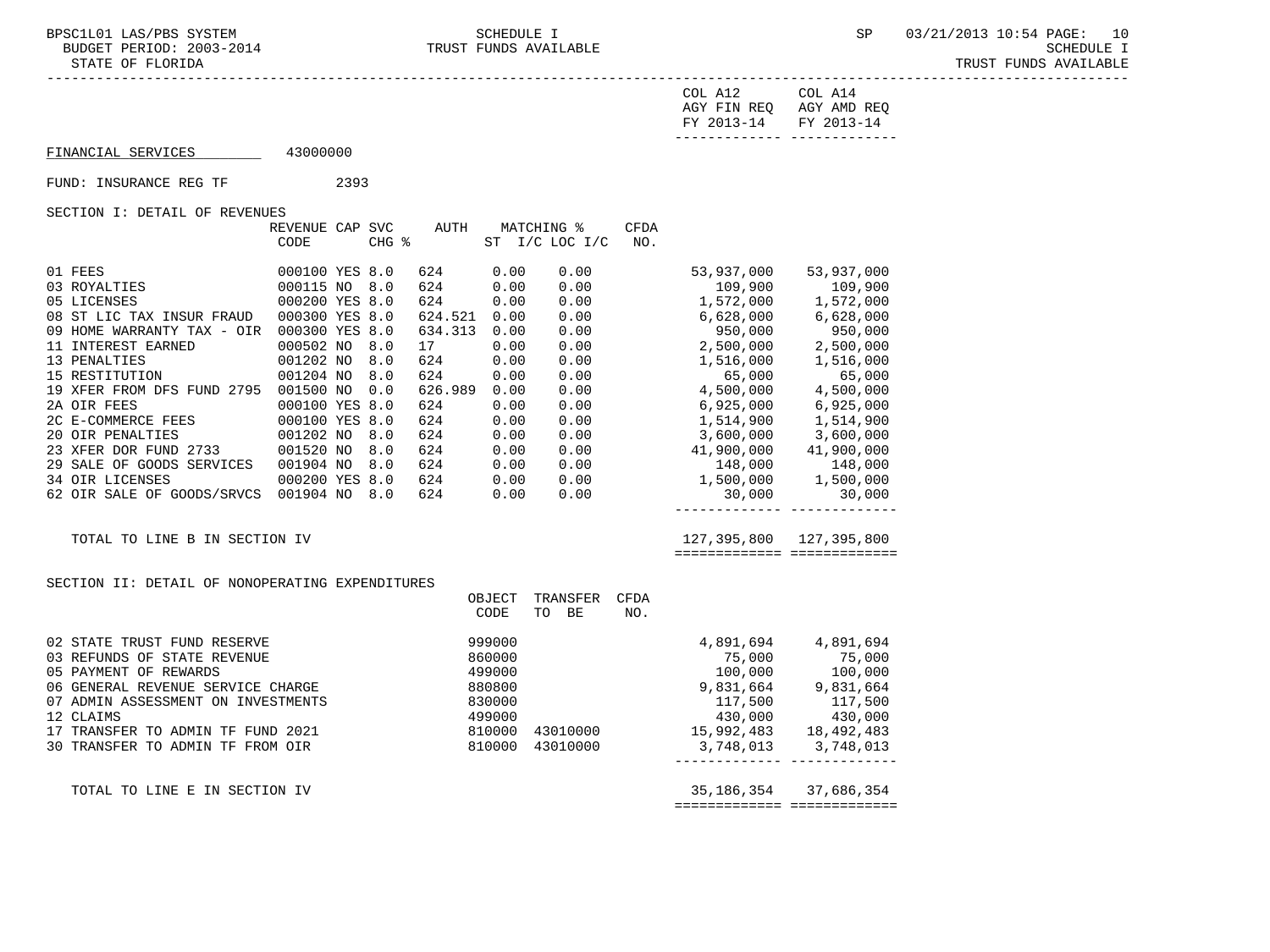| BPSC1L01 LAS/PBS SYSTEM<br>BUDGET PERIOD: 2003-2014<br>STATE OF FLORIDA<br>------------------------------------                                                                                                                                                                                                                                                                | SCHEDULE I<br>TRUST FUNDS AVAILABLE                         |                                                                                                                                                                                   | SP                                                                                | 03/21/2013 10:54 PAGE: 11<br>SCHEDULE I<br>TRUST FUNDS AVAILABLE |
|--------------------------------------------------------------------------------------------------------------------------------------------------------------------------------------------------------------------------------------------------------------------------------------------------------------------------------------------------------------------------------|-------------------------------------------------------------|-----------------------------------------------------------------------------------------------------------------------------------------------------------------------------------|-----------------------------------------------------------------------------------|------------------------------------------------------------------|
|                                                                                                                                                                                                                                                                                                                                                                                |                                                             | COL A12<br>FY 2013-14                                                                                                                                                             | COL A14<br>AGY FIN REQ AGY AMD REQ<br>FY 2013-14<br>-------------- -------------- |                                                                  |
| 43000000<br>FINANCIAL SERVICES                                                                                                                                                                                                                                                                                                                                                 |                                                             |                                                                                                                                                                                   |                                                                                   |                                                                  |
| 2393<br>FUND: INSURANCE REG TF                                                                                                                                                                                                                                                                                                                                                 |                                                             |                                                                                                                                                                                   |                                                                                   |                                                                  |
| SECTION III: ADJUSTMENTS                                                                                                                                                                                                                                                                                                                                                       | OBJECT<br>CODE                                              |                                                                                                                                                                                   |                                                                                   |                                                                  |
|                                                                                                                                                                                                                                                                                                                                                                                |                                                             |                                                                                                                                                                                   |                                                                                   |                                                                  |
| TOTAL TO LINE H IN SECTION IV                                                                                                                                                                                                                                                                                                                                                  |                                                             |                                                                                                                                                                                   | ===========================                                                       |                                                                  |
| SECTION IV: SUMMARY                                                                                                                                                                                                                                                                                                                                                            |                                                             |                                                                                                                                                                                   |                                                                                   |                                                                  |
| UNRESERVED FUND BALANCE - JULY 1<br>ADD: REVENUES (FROM SECTION I)<br>TOTAL FUNDS AVAILABLE (LINE A + LINE B)<br>LESS: OPERATING EXPENDITURES<br>LESS: NONOPERATING EXPENDITURES (SECTION II)<br>LESS: FIXED CAPITAL OUTLAY (TOTAL ONLY)<br>UNRESERVED FUND BALANCE - JUNE 30 - BEFORE ADJ<br>NET ADJUSTMENTS (FROM SECTION III)<br>ADJUSTED UNRESERVED FUND BALANCE - JUNE 30 | (A)<br>(B)<br>(C)<br>(D)<br>(E)<br>(F)<br>(G)<br>(H)<br>(T) | 108,761,610    108,761,610<br>127,395,800 127,395,800<br>236, 157, 410 236, 157, 410<br>86,474,500<br>35,186,354 37,686,354<br>114,308,556 112,334,356<br>114,308,556 112,334,356 | 85,948,700<br>188,000 188,000                                                     |                                                                  |
| SCHEDULE IB: DETAIL OF UNRESERVED FUND BALANCE                                                                                                                                                                                                                                                                                                                                 | FUNDING SOURCE<br>STATE (S)<br>NONSTATE (N)                 |                                                                                                                                                                                   |                                                                                   |                                                                  |
| 01 MSFH GRANT BALANCE<br>02 OTHER STATE FUNDS - UNRESERVED                                                                                                                                                                                                                                                                                                                     | $_{\rm N}$<br>S                                             | 114, 292, 619 113, 890, 219                                                                                                                                                       | 15,937 15,937<br>________________________________                                 |                                                                  |
| ADJUSTED UNRESERVED FUND BALANCE - JUNE 30                                                                                                                                                                                                                                                                                                                                     |                                                             | 114,308,556 113,906,156<br>============================                                                                                                                           |                                                                                   |                                                                  |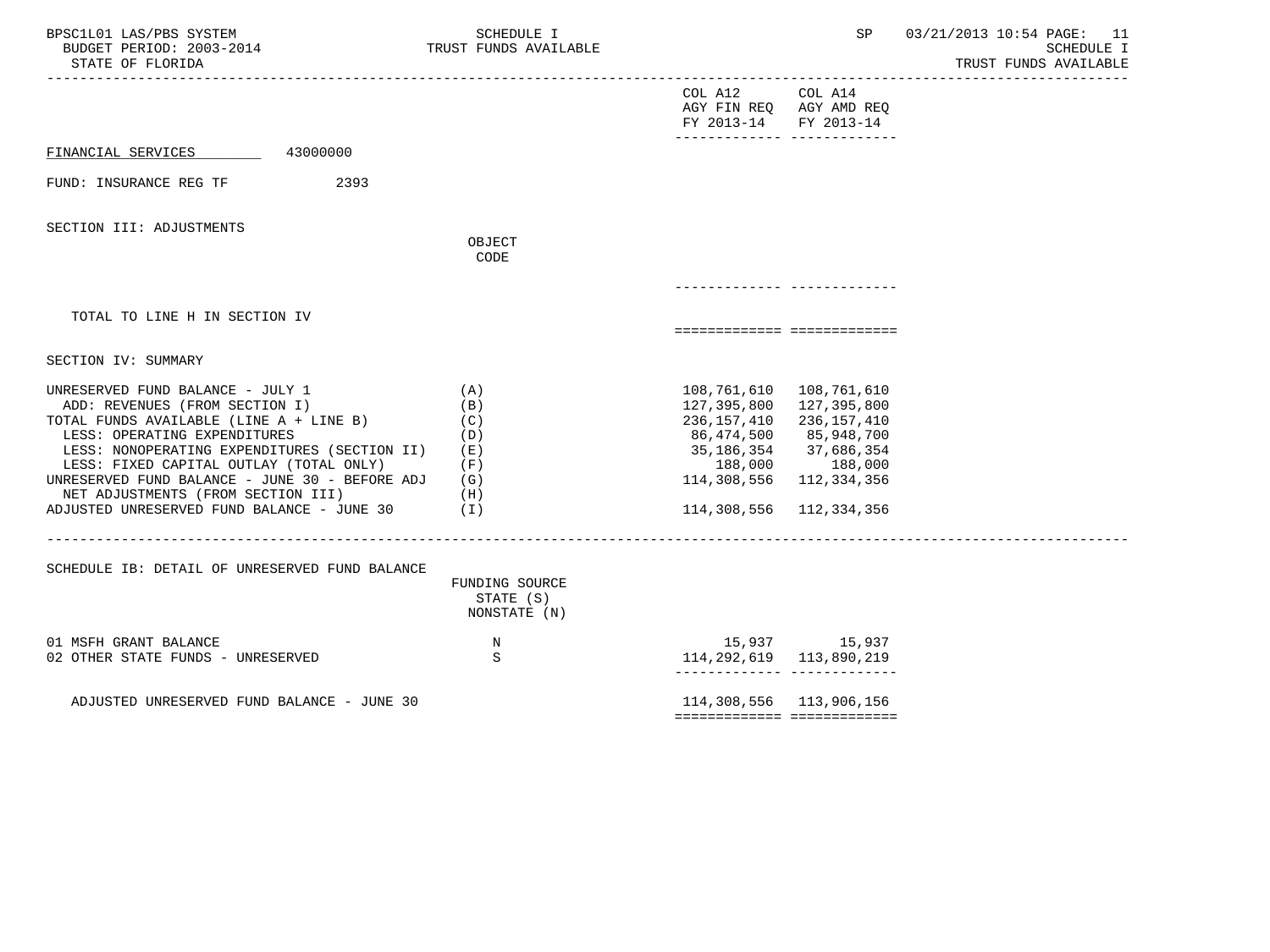|                                                                                                                                                                                                                                                  |                                |  |                     |                  |                                                       |             | COL A12 COL A14<br>AGY FIN REQ AGY AMD REQ<br>FY 2013-14 FY 2013-14<br>-------------- -------------- |                       |
|--------------------------------------------------------------------------------------------------------------------------------------------------------------------------------------------------------------------------------------------------|--------------------------------|--|---------------------|------------------|-------------------------------------------------------|-------------|------------------------------------------------------------------------------------------------------|-----------------------|
| FINANCIAL SERVICES                                                                                                                                                                                                                               | 43000000                       |  |                     |                  |                                                       |             |                                                                                                      |                       |
| FUND: REGULATORY TRUST FUND                                                                                                                                                                                                                      | 2573                           |  |                     |                  |                                                       |             |                                                                                                      |                       |
| SECTION I: DETAIL OF REVENUES                                                                                                                                                                                                                    |                                |  |                     |                  |                                                       |             |                                                                                                      |                       |
|                                                                                                                                                                                                                                                  | CODE                           |  | CHG %               |                  | REVENUE CAP SVC AUTH MATCHING %<br>ST I/C LOC I/C NO. | <b>CFDA</b> |                                                                                                      |                       |
| 01 LICENSES - FINANCE 000200 YES 8.0<br>02 FEES- FINANCE 000100 YES 8.0<br>04 FEES-FUNERAL & CEM 000100 YES 8.0                                                                                                                                  |                                |  | 494<br>494          | 0.00<br>0.00     | 0.00<br>0.00                                          |             | 6,491,330 6,491,330                                                                                  | 86,000 86,000         |
|                                                                                                                                                                                                                                                  |                                |  | 497.140 0.00        |                  | 0.00                                                  |             | 784,552<br>$784,552$<br>1,035,743<br>1,035,743<br>1,035,743                                          |                       |
| 05 LICENSES- MONEY SRV BUS 000200 YES 8.0                                                                                                                                                                                                        |                                |  | 560.143 0.00        |                  | 0.00                                                  |             |                                                                                                      |                       |
| 14 SALE OF GOODS OR SRVCS<br>15 PENALTIES                                                                                                                                                                                                        | 001904 NO 8.0<br>001202 NO 8.0 |  | 215<br>494&560 0.00 | 0.00             | 0.00<br>0.00                                          |             | 7,357<br>1,109,700 1,109,700                                                                         |                       |
|                                                                                                                                                                                                                                                  |                                |  |                     |                  |                                                       |             | $1,215,000$<br>0.00 $7,744,388$                                                                      | 1,215,000             |
|                                                                                                                                                                                                                                                  |                                |  |                     |                  |                                                       |             |                                                                                                      | 7,744,388             |
|                                                                                                                                                                                                                                                  |                                |  |                     |                  |                                                       |             | 500.143 0.00 0.00<br>517.315 0.00 0.00 16,636,112 16,636,112<br>497 0.00 0.00 1,868,180 1,868,180    |                       |
| 17 INTEREST EARNED<br>23 FEES- MONEY SRV BUS<br>25 LICENSES-SECURITIES<br>26 LICENSES-FUNERAL CEM<br>26 LICENSES-FUNERAL CEM<br>26 LICENSES-FUNERAL CEM<br>26 LICENSES-FUNERAL CEM<br>26 LICENSES-FUNERAL CEM<br>26 LICENSES-FUNERAL CEM<br>26 L |                                |  |                     |                  | 0.00                                                  |             | 14,100                                                                                               | 14,100                |
|                                                                                                                                                                                                                                                  |                                |  |                     |                  |                                                       |             | ________________________________                                                                     |                       |
| TOTAL TO LINE B IN SECTION IV                                                                                                                                                                                                                    |                                |  |                     |                  |                                                       |             | ===========================                                                                          | 36,992,462 36,992,462 |
|                                                                                                                                                                                                                                                  |                                |  |                     |                  |                                                       |             |                                                                                                      |                       |
| SECTION II: DETAIL OF NONOPERATING EXPENDITURES                                                                                                                                                                                                  |                                |  |                     | OBJECT           | TRANSFER CFDA                                         |             |                                                                                                      |                       |
|                                                                                                                                                                                                                                                  |                                |  |                     | CODE             | TO BE                                                 | NO.         |                                                                                                      |                       |
| 01 TRANSFER TO ADMIN TF IN OFR                                                                                                                                                                                                                   |                                |  |                     |                  | 810000 43900500<br>810000 43010000<br>43900500        |             | 5,300,469 5,300,469                                                                                  |                       |
| 02 TRANSFER TO ADMIN. TF FROM OFR                                                                                                                                                                                                                |                                |  |                     |                  |                                                       |             | 2,620,193 2,620,193                                                                                  |                       |
| 03 SERVICE CHARGE TO GENERAL REVENUE<br>04 ADMIN ASSESSMENT ON INVESTMENTS                                                                                                                                                                       |                                |  | 880800              |                  |                                                       |             | 2,959,397 2,959,397<br>57,105                                                                        | 57,105                |
| 05 STATE TRUST FUND RESERVE                                                                                                                                                                                                                      |                                |  |                     |                  |                                                       |             |                                                                                                      |                       |
| 09 REFUND OF STATE REVENUE                                                                                                                                                                                                                       |                                |  |                     | 999000<br>860000 |                                                       |             |                                                                                                      |                       |
| 20 TRANSFER TO ADMIN. TF F&C                                                                                                                                                                                                                     |                                |  |                     |                  | 810000 43010000                                       |             | $1,288,805$<br>$167,000$<br>$920,664$<br>$350,000$<br>$920,600$<br>$350,000$                         |                       |
| 21 FINGERPRINT FEES                                                                                                                                                                                                                              |                                |  |                     | 890000           |                                                       |             |                                                                                                      |                       |
| TOTAL TO LINE E IN SECTION IV                                                                                                                                                                                                                    |                                |  |                     |                  |                                                       |             |                                                                                                      | 13,663,633 13,663,633 |
|                                                                                                                                                                                                                                                  |                                |  |                     |                  |                                                       |             | ============================                                                                         |                       |
| SECTION III: ADJUSTMENTS                                                                                                                                                                                                                         |                                |  |                     |                  |                                                       |             |                                                                                                      |                       |
|                                                                                                                                                                                                                                                  |                                |  |                     | OBJECT           |                                                       |             |                                                                                                      |                       |
|                                                                                                                                                                                                                                                  |                                |  |                     | CODE             |                                                       |             |                                                                                                      |                       |

------------- -------------

TOTAL TO LINE H IN SECTION IV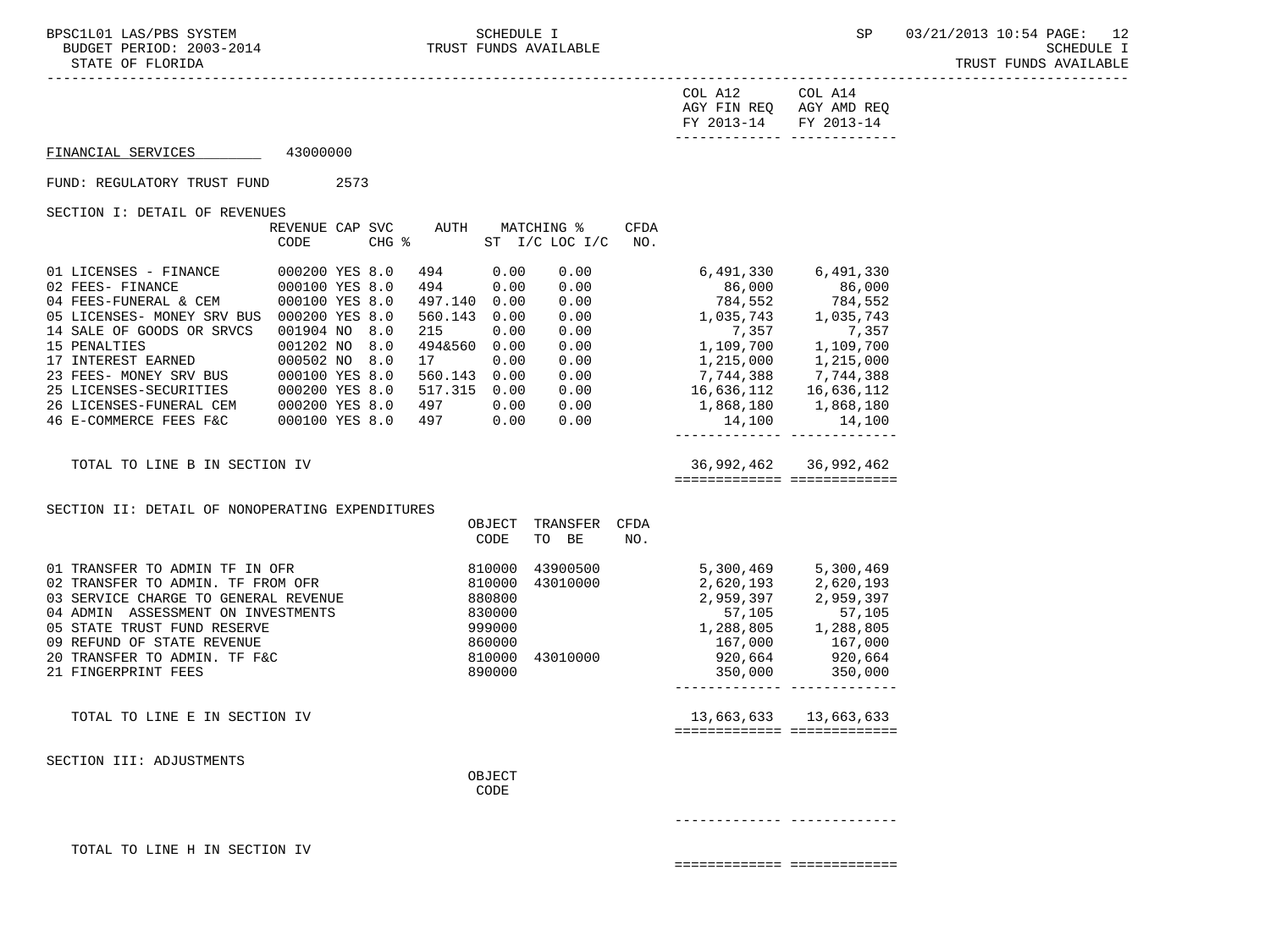| BPSC1L01 LAS/PBS SYSTEM<br>BUDGET PERIOD: 2003-2014<br>STATE OF FLORIDA | SCHEDULE I<br>TRUST FUNDS AVAILABLE |                                      | SP.                                  | 03/21/2013 10:54 PAGE: 13<br>SCHEDULE I<br>TRUST FUNDS AVAILABLE |
|-------------------------------------------------------------------------|-------------------------------------|--------------------------------------|--------------------------------------|------------------------------------------------------------------|
|                                                                         |                                     | COL A12<br>AGY FIN REO<br>FY 2013-14 | COL A14<br>AGY AMD REQ<br>FY 2013-14 |                                                                  |
| 43000000<br>FINANCIAL SERVICES                                          |                                     |                                      |                                      |                                                                  |
| 2573<br>FUND: REGULATORY TRUST FUND                                     |                                     |                                      |                                      |                                                                  |
| SECTION IV: SUMMARY                                                     |                                     |                                      |                                      |                                                                  |
| UNRESERVED FUND BALANCE - JULY 1                                        | (A)                                 | 37,060,138                           | 37,060,138                           |                                                                  |
| ADD: REVENUES (FROM SECTION I)                                          | (B)                                 | 36,992,462                           | 36,992,462                           |                                                                  |
| TOTAL FUNDS AVAILABLE (LINE A + LINE B)                                 | (C)                                 | 74,052,600                           | 74,052,600                           |                                                                  |

TOTAL FUNDS AVAILABLE (LINE A + LINE B)  $(C)$ <br>
LESS: OPERATING EXPENDITURES (D)  $19,678,510$  19,930,534 LESS: OPERATING EXPENDITURES (D) (D) 19,678,510 19,930,534<br>LESS: NONOPERATING EXPENDITURES (SECTION II) (E) 13,663,633 13,663,633

UNRESERVED FUND BALANCE – JUNE 30 – BEFORE ADJ (G) 40,710,457 40,458,433<br>NET ADJUSTMENTS (FROM SECTION III) (H)

ADJUSTED UNRESERVED FUND BALANCE - JUNE 30 (I) 40,710,457 40,458,433

LESS: NONOPERATING EXPENDITURES (SECTION II) (E)<br>LESS: FIXED CAPITAL OUTLAY (TOTAL ONLY) (F) LESS: FIXED CAPITAL OUTLAY (TOTAL ONLY) (F)<br>NRESERVED FUND BALANCE - JUNE 30 - BEFORE ADJ (G)

NET ADJUSTMENTS (FROM SECTION III) (H)<br>DJUSTED UNRESERVED FUND BALANCE - JUNE 30 (I)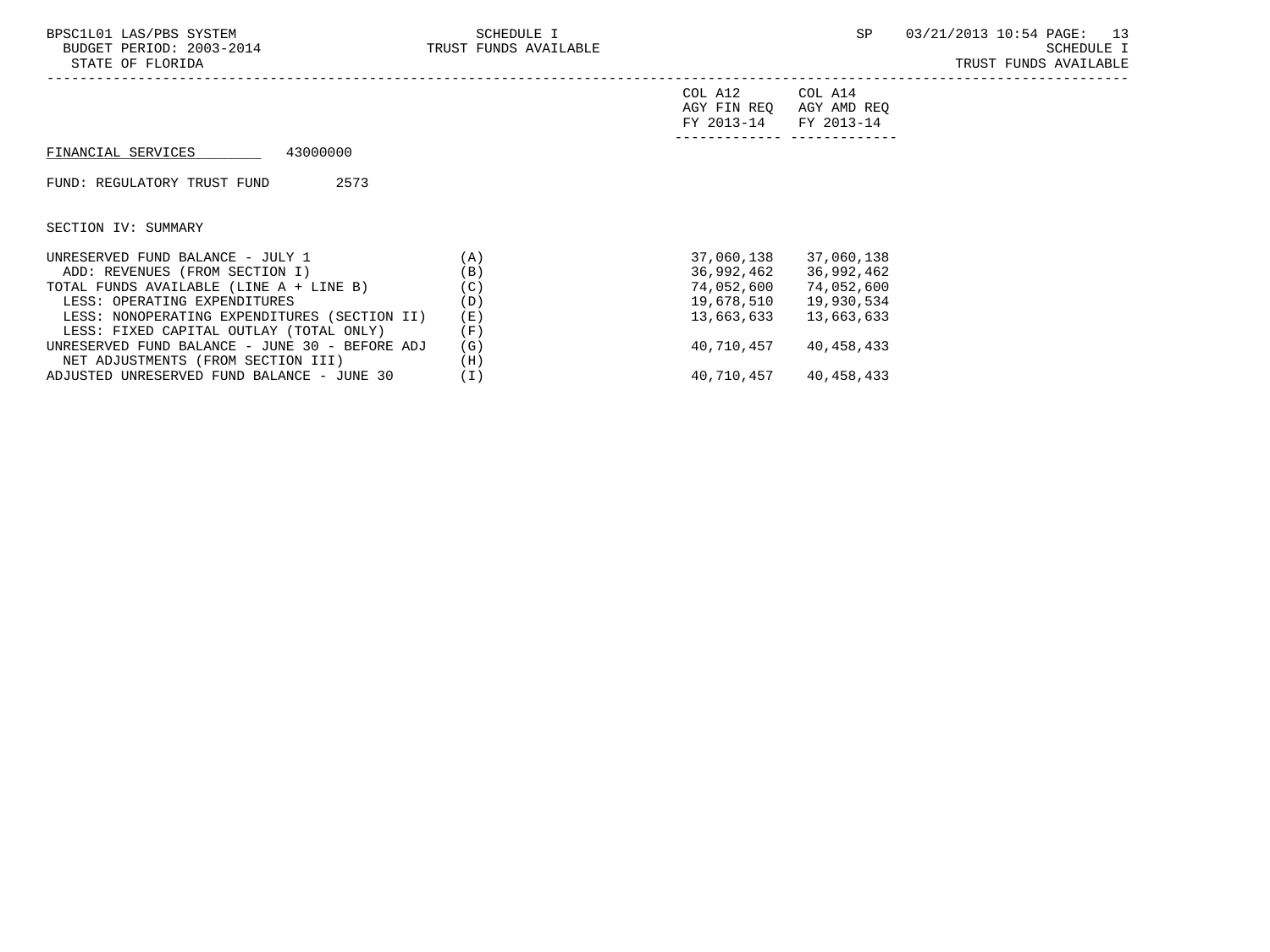| BPSC1L01 LAS/PBS SYSTEM<br>BUDGET PERIOD: 2003-2014<br>STATE OF FLORIDA                                                                                                                                                                                                                    |                                                   | SCHEDULE I<br>TRUST FUNDS AVAILABLE           |                                                        | SP<br>-------------------------------------                                   | 03/21/2013 10:54 PAGE: 14<br>SCHEDULE I<br>TRUST FUNDS AVAILABLE |
|--------------------------------------------------------------------------------------------------------------------------------------------------------------------------------------------------------------------------------------------------------------------------------------------|---------------------------------------------------|-----------------------------------------------|--------------------------------------------------------|-------------------------------------------------------------------------------|------------------------------------------------------------------|
|                                                                                                                                                                                                                                                                                            |                                                   |                                               | COL A12<br>FY 2013-14                                  | COL A14<br>AGY FIN REQ AGY AMD REQ<br>FY 2013-14                              |                                                                  |
| FINANCIAL SERVICES 43000000                                                                                                                                                                                                                                                                |                                                   |                                               |                                                        |                                                                               |                                                                  |
| FUND: FED LAW ENFORCEMENT TF 2719                                                                                                                                                                                                                                                          |                                                   |                                               |                                                        |                                                                               |                                                                  |
| SECTION I: DETAIL OF REVENUES                                                                                                                                                                                                                                                              |                                                   |                                               |                                                        |                                                                               |                                                                  |
|                                                                                                                                                                                                                                                                                            | REVENUE CAP SVC AUTH MATCHING %<br>CODE           | CFDA<br>CHG % ST I/C LOC I/C NO.              |                                                        |                                                                               |                                                                  |
| 01 FINES AND FORFEITURES<br>02 INTEREST EARNED                                                                                                                                                                                                                                             | 001203 NO 0.0 17.43 0.00<br>000502 NO 0.0 17 0.00 | 0.00<br>0.00                                  |                                                        | 150,000 150,000<br>12,000 12,000<br>-------------- -------------              |                                                                  |
| TOTAL TO LINE B IN SECTION IV                                                                                                                                                                                                                                                              |                                                   |                                               |                                                        | 162,000 162,000<br>===========================                                |                                                                  |
| SECTION II: DETAIL OF NONOPERATING EXPENDITURES                                                                                                                                                                                                                                            |                                                   | OBJECT TRANSFER CFDA<br>CODE<br>TO BE<br>NO.  |                                                        |                                                                               |                                                                  |
| 01 ADMIN ASSESSMENT ON INVESTMENTS<br>02 STATE TRUST FUND RESERVE                                                                                                                                                                                                                          |                                                   | 830000<br>999000                              |                                                        | 564 564<br>18,072 18,072                                                      |                                                                  |
| TOTAL TO LINE E IN SECTION IV                                                                                                                                                                                                                                                              |                                                   |                                               |                                                        | 18,636 18,636<br>============================                                 |                                                                  |
| SECTION III: ADJUSTMENTS                                                                                                                                                                                                                                                                   |                                                   | OBJECT<br>CODE                                |                                                        |                                                                               |                                                                  |
| TOTAL TO LINE H IN SECTION IV                                                                                                                                                                                                                                                              |                                                   |                                               |                                                        | ===========================                                                   |                                                                  |
| SECTION IV: SUMMARY                                                                                                                                                                                                                                                                        |                                                   |                                               |                                                        |                                                                               |                                                                  |
| UNRESERVED FUND BALANCE - JULY 1<br>ADD: REVENUES (FROM SECTION I)<br>TOTAL FUNDS AVAILABLE (LINE A + LINE B)<br>LESS: OPERATING EXPENDITURES<br>LESS: NONOPERATING EXPENDITURES (SECTION II)<br>LESS: FIXED CAPITAL OUTLAY (TOTAL ONLY)<br>UNRESERVED FUND BALANCE - JUNE 30 - BEFORE ADJ |                                                   | (A)<br>(B)<br>(C)<br>(D)<br>(E)<br>(F)<br>(G) | 162,000<br>1,804,466<br>370,758<br>18,636<br>1,415,072 | 1,642,466 1,642,466<br>162,000<br>1,804,466<br>370,758<br>18,636<br>1,415,072 |                                                                  |
| NET ADJUSTMENTS (FROM SECTION III)<br>ADJUSTED UNRESERVED FUND BALANCE - JUNE 30                                                                                                                                                                                                           |                                                   | (H)<br>(T)                                    | 1,415,072                                              | 1,415,072                                                                     |                                                                  |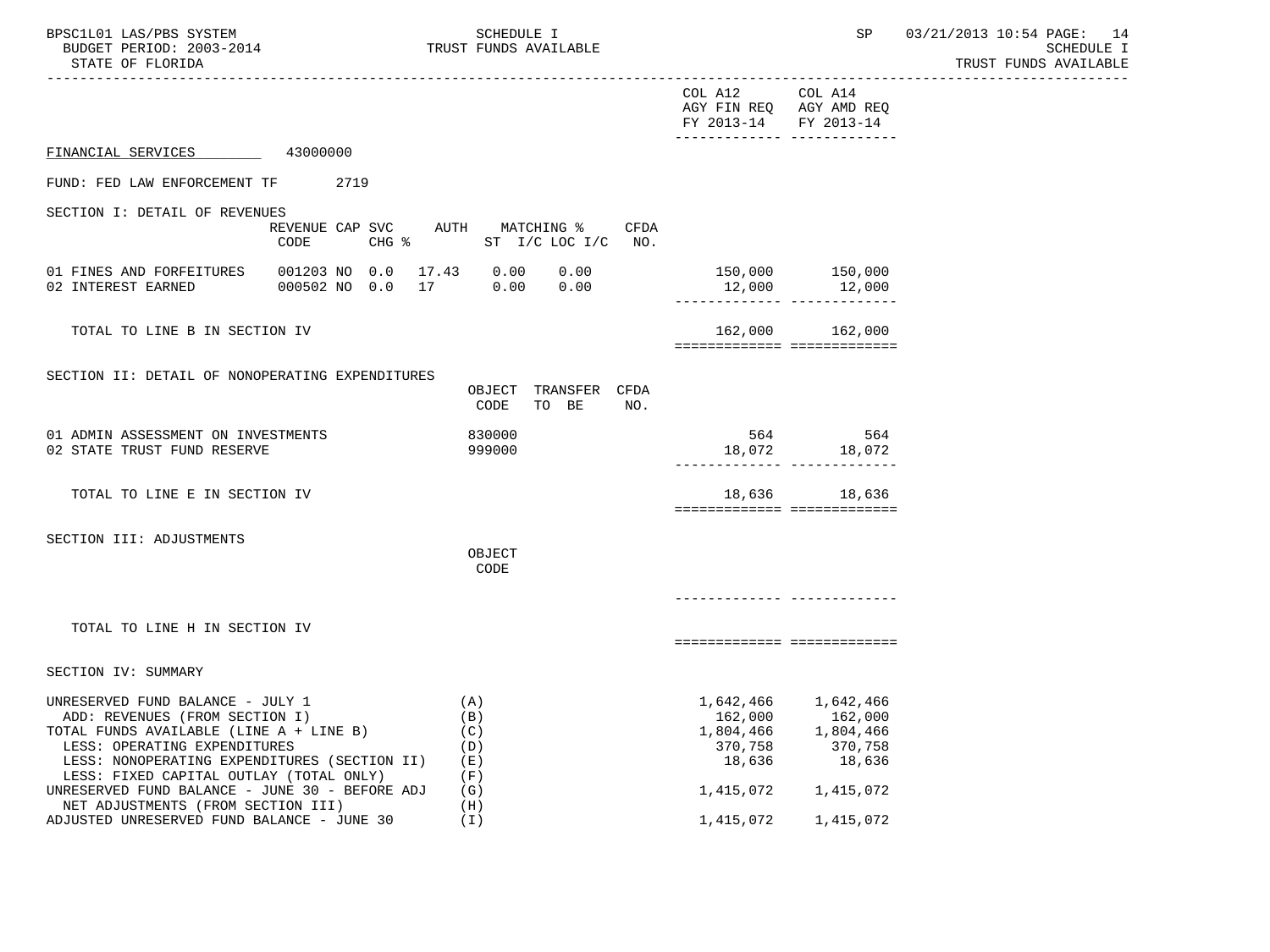| BPSC1L01 LAS/PBS SYSTEM<br>BUDGET PERIOD: 2003-2014<br>STATE OF FLORIDA | SCHEDULE I<br>TRUST FUNDS AVAILABLE |                                              | <b>SP</b>                    | 03/21/2013 10:54 PAGE: 15<br>SCHEDULE I<br>TRUST FUNDS AVAILABLE |
|-------------------------------------------------------------------------|-------------------------------------|----------------------------------------------|------------------------------|------------------------------------------------------------------|
|                                                                         |                                     | COL A12 COL A14<br>AGY FIN REQ<br>FY 2013-14 | AGY AMD REQ<br>FY 2013-14    |                                                                  |
| 43000000<br>FINANCIAL SERVICES                                          |                                     |                                              |                              |                                                                  |
| 2719<br>FUND: FED LAW ENFORCEMENT TF                                    |                                     |                                              |                              |                                                                  |
|                                                                         |                                     |                                              |                              |                                                                  |
| SCHEDULE IB: DETAIL OF UNRESERVED FUND BALANCE                          | FUNDING SOURCE<br>STATE (S)         |                                              |                              |                                                                  |
|                                                                         | NONSTATE (N)                        |                                              |                              |                                                                  |
| 04 RESERVE S 17.43 FS AND FED EQUIT SHARING                             | S                                   |                                              | 1,415,072 1,415,072          |                                                                  |
| ADJUSTED UNRESERVED FUND BALANCE - JUNE 30                              |                                     |                                              | 1,415,072 1,415,072          |                                                                  |
|                                                                         |                                     |                                              | ============================ |                                                                  |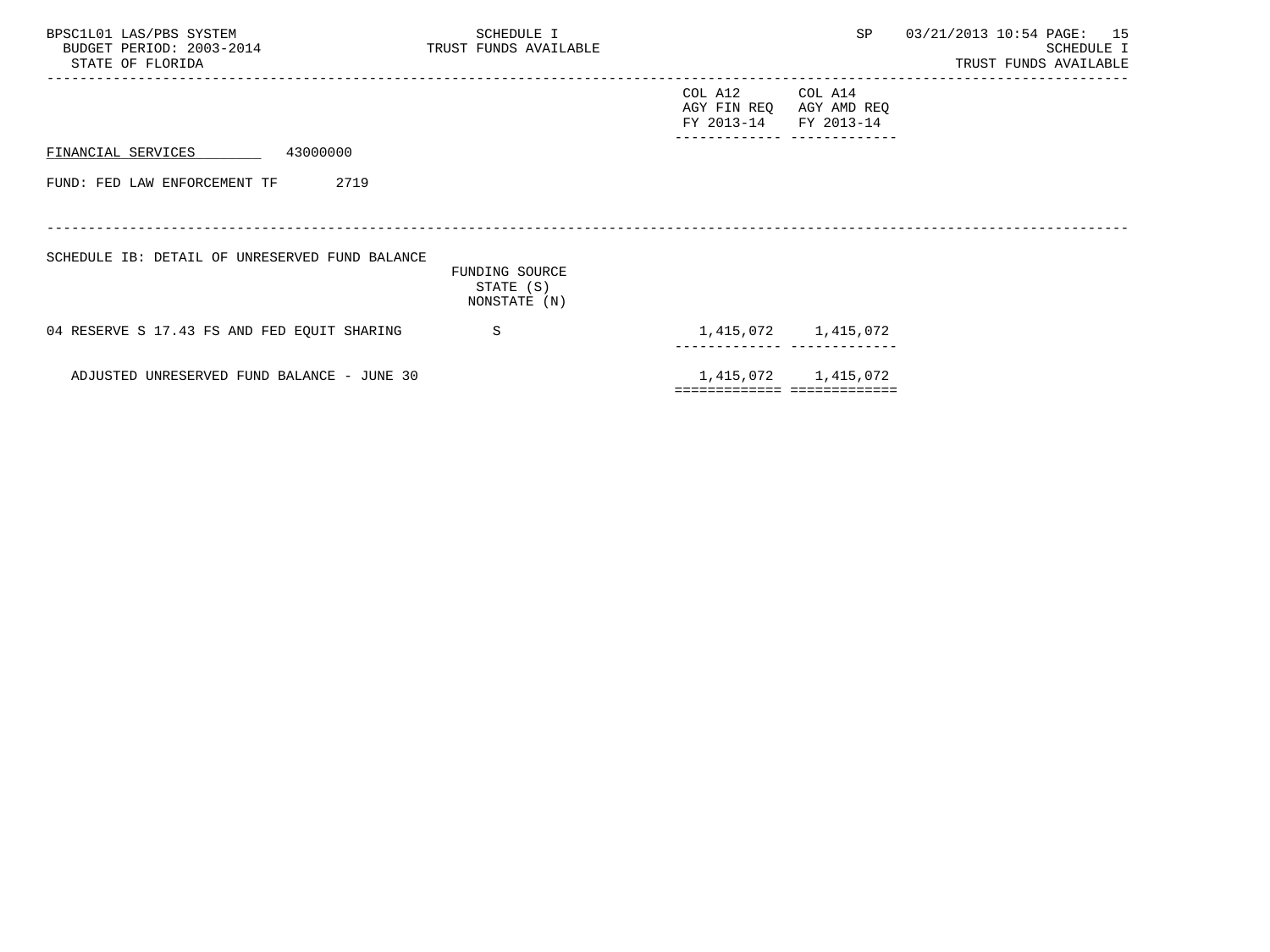| BPSC1L01 LAS/PBS SYSTEM<br>BUDGET PERIOD: 2003-2014<br>STATE OF FLORIDA                                                                                                                                                                  |                                                    | SCHEDULE I                             | TRUST FUNDS AVAILABLE              |      |                                                     | SP                                                                                        | 03/21/2013 10:54 PAGE: 16<br>SCHEDULE I<br>TRUST FUNDS AVAILABLE |
|------------------------------------------------------------------------------------------------------------------------------------------------------------------------------------------------------------------------------------------|----------------------------------------------------|----------------------------------------|------------------------------------|------|-----------------------------------------------------|-------------------------------------------------------------------------------------------|------------------------------------------------------------------|
|                                                                                                                                                                                                                                          |                                                    |                                        |                                    |      | COL A12<br>FY 2013-14                               | -------------------------------------<br>COL A14<br>AGY FIN REQ AGY AMD REQ<br>FY 2013-14 |                                                                  |
| FINANCIAL SERVICES 43000000                                                                                                                                                                                                              |                                                    |                                        |                                    |      |                                                     |                                                                                           |                                                                  |
| FUND: TREASURY ADM/INVEST TF 2725                                                                                                                                                                                                        |                                                    |                                        |                                    |      |                                                     |                                                                                           |                                                                  |
| SECTION I: DETAIL OF REVENUES<br>CODE                                                                                                                                                                                                    | REVENUE CAP SVC AUTH MATCHING %<br>CHG &           |                                        | ST $I/C$ LOC $I/C$ NO.             | CFDA |                                                     |                                                                                           |                                                                  |
| 01 FEES-INVESTMENT SVCS<br>03 TRANSFERS FM FUND 2155                                                                                                                                                                                     | 000100 YES 0.0  17.61  0.00  0.00<br>001500 NO 0.0 |                                        | 112.215  0.00  0.00                |      | 16,620,241   16,620,241                             |                                                                                           |                                                                  |
| TOTAL TO LINE B IN SECTION IV                                                                                                                                                                                                            |                                                    |                                        |                                    |      |                                                     | 18,595,850  18,595,850<br>============================                                    |                                                                  |
| SECTION II: DETAIL OF NONOPERATING EXPENDITURES                                                                                                                                                                                          |                                                    | CODE                                   | OBJECT TRANSFER CFDA<br>TO BE      | NO.  |                                                     |                                                                                           |                                                                  |
| 01 TRANSFER TO GR-EXCESS OVER \$750,000<br>09 TRANSFER TO ADMINISTRATIVE TF                                                                                                                                                              |                                                    |                                        | 810000 43010100<br>810000 43010000 |      | 9,551,468 9,551,468<br>2,604,977 2,604,977          | ______________ ___________                                                                |                                                                  |
| TOTAL TO LINE E IN SECTION IV                                                                                                                                                                                                            |                                                    |                                        |                                    |      |                                                     | 12, 156, 445 12, 156, 445<br>============================                                 |                                                                  |
| SECTION III: ADJUSTMENTS                                                                                                                                                                                                                 |                                                    | OBJECT<br>CODE                         |                                    |      |                                                     |                                                                                           |                                                                  |
|                                                                                                                                                                                                                                          |                                                    |                                        |                                    |      |                                                     |                                                                                           |                                                                  |
| TOTAL TO LINE H IN SECTION IV                                                                                                                                                                                                            |                                                    |                                        |                                    |      |                                                     | ===========================                                                               |                                                                  |
| SECTION IV: SUMMARY                                                                                                                                                                                                                      |                                                    |                                        |                                    |      |                                                     |                                                                                           |                                                                  |
| UNRESERVED FUND BALANCE - JULY 1<br>ADD: REVENUES (FROM SECTION I)<br>TOTAL FUNDS AVAILABLE (LINE A + LINE B)<br>LESS: OPERATING EXPENDITURES<br>LESS: NONOPERATING EXPENDITURES (SECTION II)<br>LESS: FIXED CAPITAL OUTLAY (TOTAL ONLY) |                                                    | (A)<br>(B)<br>(C)<br>(D)<br>(E)<br>(F) |                                    |      | 18,595,850<br>19,345,850<br>6,439,405<br>12,156,445 | 750,000 750,000<br>18,595,850<br>19, 345, 850<br>6,439,405<br>12, 156, 445                |                                                                  |
| UNRESERVED FUND BALANCE - JUNE 30 - BEFORE ADJ<br>NET ADJUSTMENTS (FROM SECTION III)<br>ADJUSTED UNRESERVED FUND BALANCE - JUNE 30                                                                                                       |                                                    | (G)<br>(H)<br>(T)                      |                                    |      | 750,000<br>750,000                                  | 750,000<br>750,000                                                                        |                                                                  |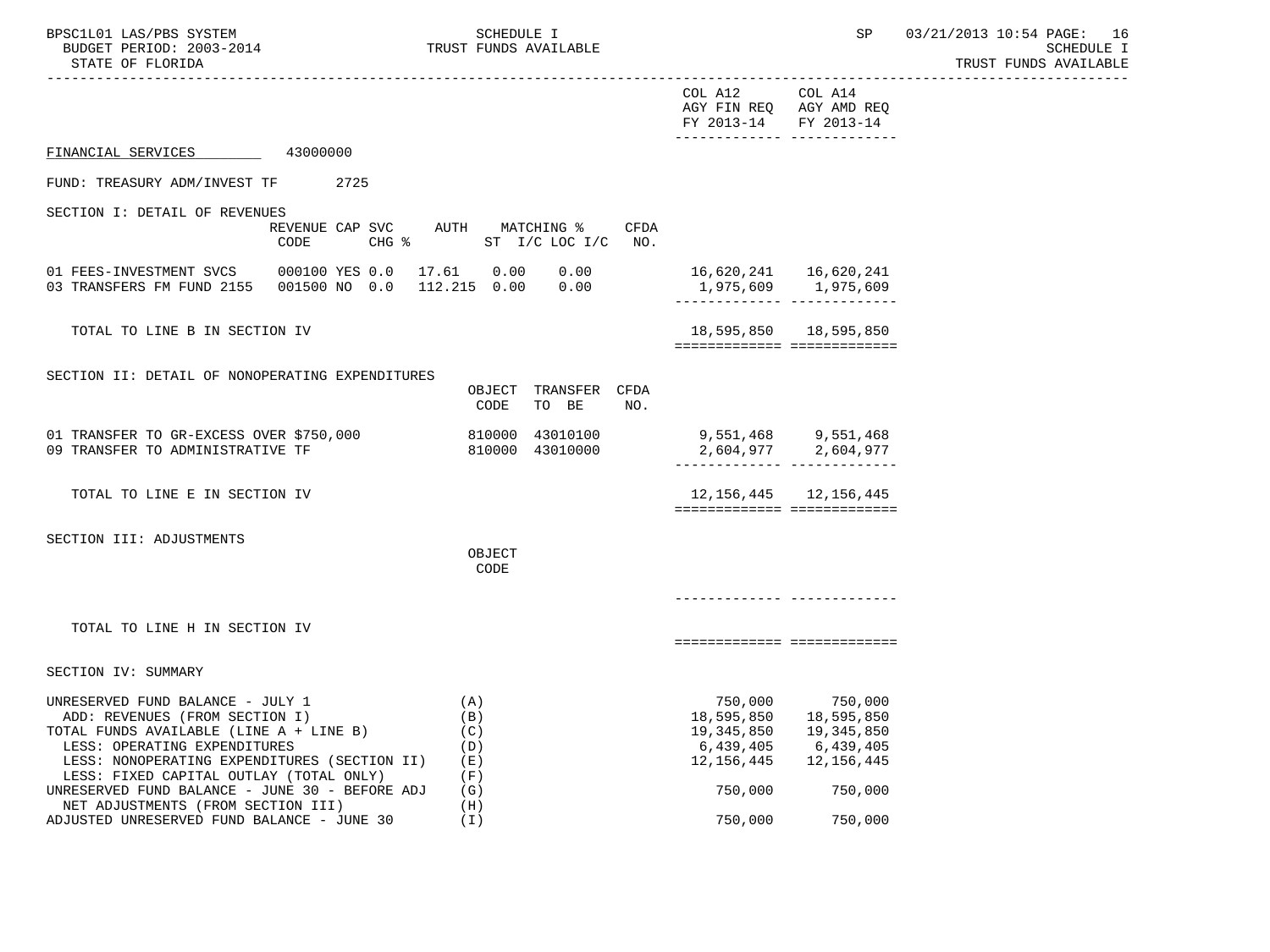-----------------------------------------------------------------------------------------------------------------------------------

|                                                                                                                                                                                                                                                                                                                                                                           |                                 |                                                    |                                         |                 | COL A12<br>AGY FIN REQ AGY AMD REQ<br>FY 2013-14                                                                                                                                                                                                                                      | COL A14<br>FY 2013-14 |
|---------------------------------------------------------------------------------------------------------------------------------------------------------------------------------------------------------------------------------------------------------------------------------------------------------------------------------------------------------------------------|---------------------------------|----------------------------------------------------|-----------------------------------------|-----------------|---------------------------------------------------------------------------------------------------------------------------------------------------------------------------------------------------------------------------------------------------------------------------------------|-----------------------|
| FINANCIAL SERVICES 43000000                                                                                                                                                                                                                                                                                                                                               |                                 |                                                    |                                         |                 |                                                                                                                                                                                                                                                                                       |                       |
| FUND: WORKERS' COMP ADMIN TF 2795                                                                                                                                                                                                                                                                                                                                         |                                 |                                                    |                                         |                 |                                                                                                                                                                                                                                                                                       |                       |
| SECTION I: DETAIL OF REVENUES                                                                                                                                                                                                                                                                                                                                             | REVENUE CAP SVC AUTH MATCHING % |                                                    |                                         | CFDA            |                                                                                                                                                                                                                                                                                       |                       |
|                                                                                                                                                                                                                                                                                                                                                                           | CODE                            | CHG %                                              | ST I/C LOC I/C                          | NO <sub>z</sub> |                                                                                                                                                                                                                                                                                       |                       |
| 01 FEES 02 ASSESSMENTS 000100 YES 8.0<br>02 ASSESSMENTS 000100 YES 8.0<br>04 PENALTIES 001202 NO 8.0<br>04 FERENCIAL COODS/SERV 001904 NO 8.0 440.50 0.00 0.00<br>06 INTEREST EARNED 000502 NO 8.0 440.50 0.00 0.00<br>16 E-COMMERCE FEES 000100 YES 8.0 440.50 0.00 0.00                                                                                                 |                                 | 0.00<br>440.50<br>440.50<br>0.00<br>440.50<br>0.00 |                                         | 0.00            | 3,389,600 3,389,600                                                                                                                                                                                                                                                                   |                       |
| TOTAL TO LINE B IN SECTION IV                                                                                                                                                                                                                                                                                                                                             |                                 |                                                    |                                         |                 | ============================                                                                                                                                                                                                                                                          | 85,031,600 85,031,600 |
| SECTION II: DETAIL OF NONOPERATING EXPENDITURES                                                                                                                                                                                                                                                                                                                           |                                 | OBJECT<br>CODE                                     | TRANSFER CFDA<br>TO BE                  | NO.             |                                                                                                                                                                                                                                                                                       |                       |
| 01 TRANS TO INSURANCE FRAUD 2393 810000<br>02 TRANS TO DBPR CHILD/FARM LABOR 2547 810000<br>02 TRANS TO DBPR CHILD/FARM MIDDL: 2510 810000<br>05 TRANS TO JUDGES COMPENSATION FUND 2510 880800<br>08 ADMIN ASSESSMENT ON INVESTMENTS<br>09 DIST SUPPLEMENTAL WC BENEFITS<br>10 REFUND STATE REVENUES<br>11 STATE TRUST FUND RESERVE<br>21 TRANS TO ADMINISTRATIVE TF 2021 |                                 | 830000<br>860000<br>860000<br>999000               | 79050100<br>72970200<br>810000 43010000 |                 | 43500300 4,500,000 4,500,000<br>2, 283, 115<br>16, 974, 253<br>6, 802, 528<br>6, 802, 528<br>6, 802, 528<br>$\begin{array}{cccc} & 70\,,500 & & 70\,,500\ 17\,,400\,,000 & & 17\,,400\,,000\ 500\,,000 & & & 500\,,000 \end{array}$<br>2, 133, 239 2, 133, 239<br>8,409,863 8,409,863 |                       |
| TOTAL TO LINE E IN SECTION IV                                                                                                                                                                                                                                                                                                                                             |                                 |                                                    |                                         |                 | ============================                                                                                                                                                                                                                                                          | 59,073,498 59,073,498 |
| SECTION III: ADJUSTMENTS                                                                                                                                                                                                                                                                                                                                                  |                                 | OBJECT<br>CODE                                     |                                         |                 |                                                                                                                                                                                                                                                                                       |                       |

------------- -------------

TOTAL TO LINE H IN SECTION IV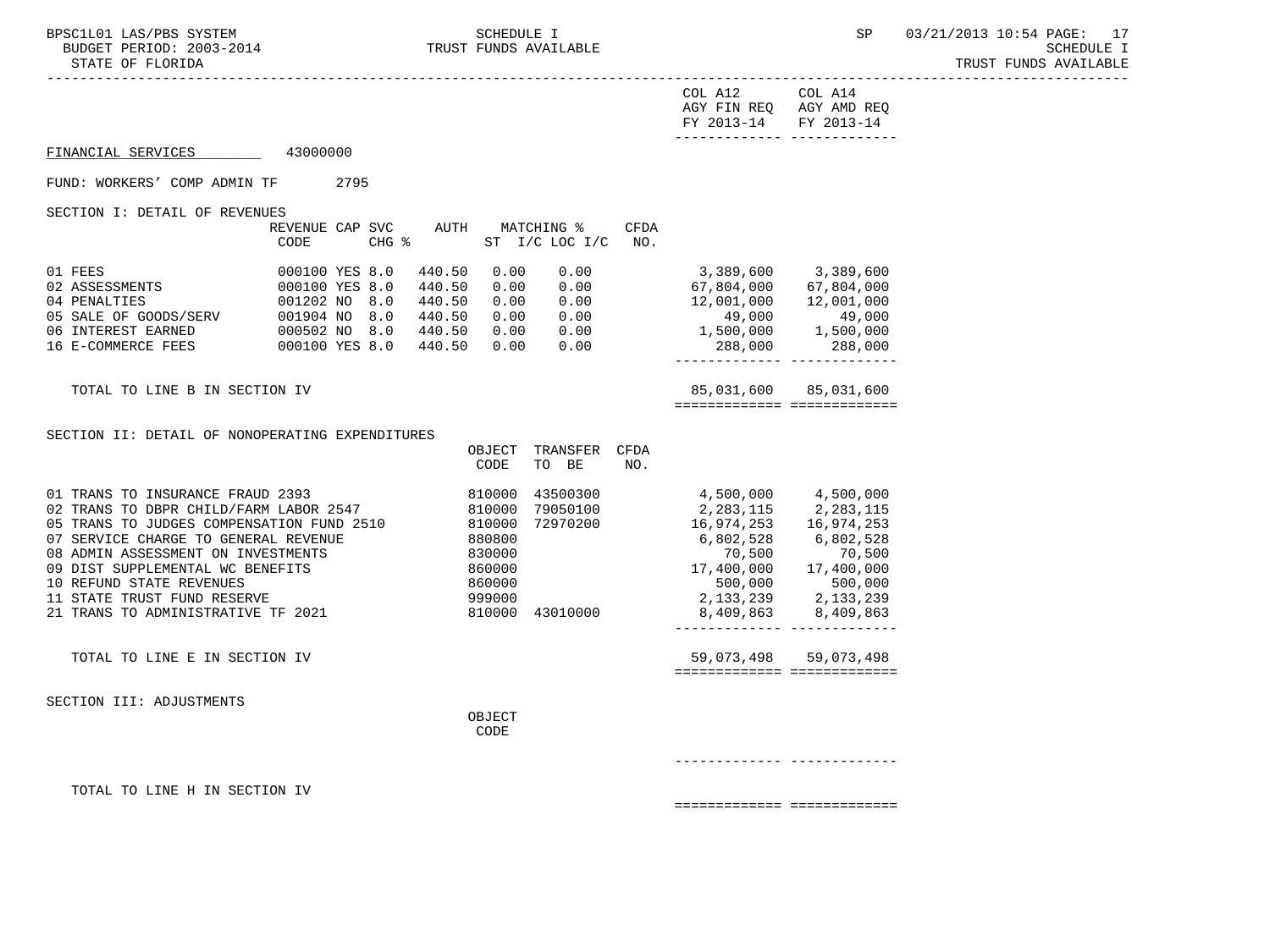| FY 2013-14 FY 2013-14 |                         |
|-----------------------|-------------------------|
|                       | AGY FIN REQ AGY AMD REQ |
| COL A12               | COL A14                 |

## FINANCIAL SERVICES 43000000

FUND: WORKERS' COMP ADMIN TF 2795

SECTION IV: SUMMARY

| UNRESERVED FUND BALANCE - JULY 1               | 'A) | 85,029,891  | 85,029,891  |
|------------------------------------------------|-----|-------------|-------------|
| ADD: REVENUES (FROM SECTION I)                 | (B) | 85,031,600  | 85,031,600  |
| TOTAL FUNDS AVAILABLE (LINE A + LINE B)        | (C) | 170,061,491 | 170,061,491 |
| LESS: OPERATING EXPENDITURES                   | (D) | 24,082,367  | 26,985,538  |
| LESS: NONOPERATING EXPENDITURES (SECTION II)   | (E) | 59,073,498  | 59,073,498  |
| LESS: FIXED CAPITAL OUTLAY (TOTAL ONLY)        | (F) |             |             |
| UNRESERVED FUND BALANCE - JUNE 30 - BEFORE ADJ | (G) | 86,905,626  | 84,002,455  |
| NET ADJUSTMENTS (FROM SECTION III)             | (H) |             |             |
| ADJUSTED UNRESERVED FUND BALANCE - JUNE 30     | ΊI) | 86,905,626  | 84,002,455  |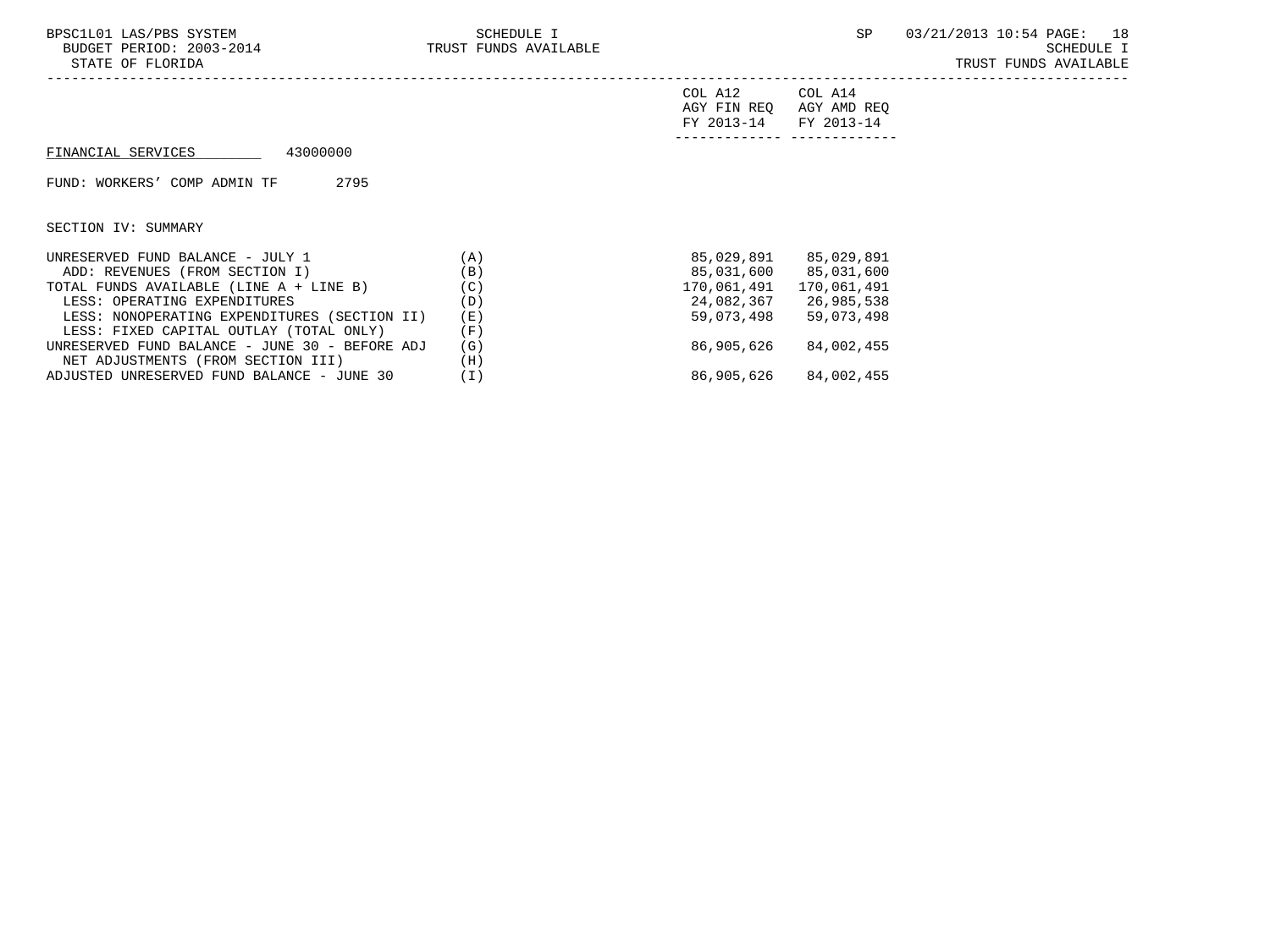-----------------------------------------------------------------------------------------------------------------------------------

|                                                                                           |                                            |                 |                        |             | COL A12<br>AGY FIN REQ AGY AMD REQ<br>FY 2013-14 | COL A14<br>FY 2013-14      |
|-------------------------------------------------------------------------------------------|--------------------------------------------|-----------------|------------------------|-------------|--------------------------------------------------|----------------------------|
| FINANCIAL SERVICES                                                                        | 43000000                                   |                 |                        |             |                                                  |                            |
| FUND: WORKERS'COMP SPEC DISAB TF 2798                                                     |                                            |                 |                        |             |                                                  |                            |
| SECTION I: DETAIL OF REVENUES                                                             |                                            |                 |                        |             |                                                  |                            |
|                                                                                           | REVENUE CAP SVC<br>$CHG$ $\approx$<br>CODE | AUTH MATCHING % | ST I/C LOC I/C         | CFDA<br>NO. |                                                  |                            |
| 01 ASSESSMENTS                                                                            | 000100 YES 8.0<br>440.49                   | 0.00            | 0.00                   |             | 41,249,000 41,249,000                            |                            |
| 02 FEES<br>07 INTEREST EARNED                                                             | 000100 YES 0.0<br>000502 NO 8.0            |                 |                        |             | 500                                              | 500<br>2,885,000 2,885,000 |
| TOTAL TO LINE B IN SECTION IV                                                             |                                            |                 |                        |             | ===========================                      | 44, 134, 500 44, 134, 500  |
|                                                                                           |                                            |                 |                        |             |                                                  |                            |
| SECTION II: DETAIL OF NONOPERATING EXPENDITURES                                           |                                            | OBJECT<br>CODE  | TRANSFER CFDA<br>TO BE | NO.         |                                                  |                            |
| 01 REIMBURSEMENT OF EMPLOYERS                                                             |                                            | 860000          |                        |             |                                                  | 55,000,000 55,000,000      |
| 02 SERVICE CHARGE TO GENERAL REVENUE                                                      |                                            | 880800          |                        |             |                                                  | 3,530,720 3,530,720        |
| 03 ADMIN ASSESSMENT ON INVESTMENTS                                                        |                                            | 830000          |                        |             |                                                  |                            |
| 04 REFUNDS OF STATE REVENUE                                                               |                                            | 860000          |                        |             |                                                  |                            |
| 06 STATE TRUST FUND RESERVE                                                               |                                            | 999000          |                        |             |                                                  | 1,989,281 1,989,281        |
| 08 TRANSFER TO ADMINISTRATIVE TRUST FUND                                                  |                                            |                 | 810000 43010000        |             |                                                  | 806,490 806,490            |
| TOTAL TO LINE E IN SECTION IV                                                             |                                            |                 |                        |             | ===========================                      | 61,662,086 61,662,086      |
|                                                                                           |                                            |                 |                        |             |                                                  |                            |
| SECTION III: ADJUSTMENTS                                                                  |                                            | OBJECT          |                        |             |                                                  |                            |
|                                                                                           |                                            | <b>CODE</b>     |                        |             |                                                  |                            |
|                                                                                           |                                            |                 |                        |             |                                                  |                            |
| TOTAL TO LINE H IN SECTION IV                                                             |                                            |                 |                        |             |                                                  |                            |
|                                                                                           |                                            |                 |                        |             | ============================                     |                            |
| SECTION IV: SUMMARY                                                                       |                                            |                 |                        |             |                                                  |                            |
| UNRESERVED FUND BALANCE - JULY 1                                                          |                                            | (A)             |                        |             | 127,820,816                                      | 127,820,816                |
| ADD: REVENUES (FROM SECTION I)                                                            |                                            | (B)             |                        |             | 44,134,500                                       | 44,134,500                 |
| TOTAL FUNDS AVAILABLE (LINE A + LINE B)                                                   |                                            | (C)             |                        |             | 171,955,316                                      | 171,955,316                |
| LESS: OPERATING EXPENDITURES                                                              |                                            | (D)             |                        |             | 1,147,718                                        | 1,147,718                  |
| LESS: NONOPERATING EXPENDITURES (SECTION II)                                              |                                            | (E)             |                        |             | 61,662,086                                       | 61,662,086                 |
| LESS: FIXED CAPITAL OUTLAY (TOTAL ONLY)<br>UNRESERVED FUND BALANCE - JUNE 30 - BEFORE ADJ |                                            | (F)<br>(G)      |                        |             | 109, 145, 512                                    | 109, 145, 512              |
| NET ADJUSTMENTS (FROM SECTION III)                                                        |                                            | (H)             |                        |             |                                                  |                            |
| ADJUSTED UNRESERVED FUND BALANCE - JUNE 30                                                |                                            | (I)             |                        |             | 109, 145, 512                                    | 109,145,512                |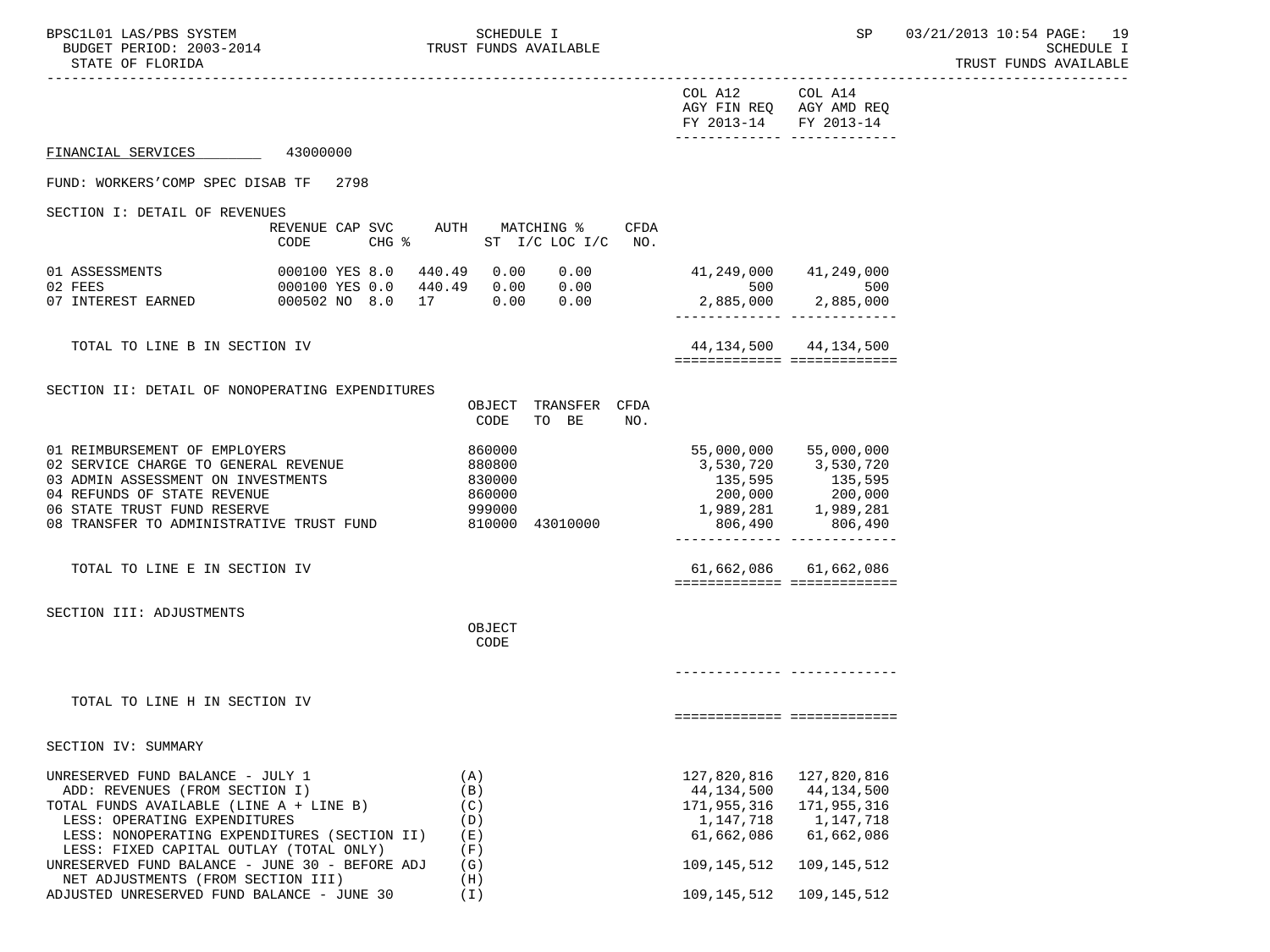| BPSC1L01 LAS/PBS SYSTEM<br>BUDGET PERIOD: 2003-2014<br>STATE OF FLORIDA | SCHEDULE I<br>TRUST FUNDS AVAILABLE         |                                              | SP                        | 03/21/2013 10:54 PAGE: 20<br>SCHEDULE I<br>TRUST FUNDS AVAILABLE |
|-------------------------------------------------------------------------|---------------------------------------------|----------------------------------------------|---------------------------|------------------------------------------------------------------|
|                                                                         |                                             | COL A12 COL A14<br>AGY FIN REQ<br>FY 2013-14 | AGY AMD REQ<br>FY 2013-14 |                                                                  |
| 43000000<br>FINANCIAL SERVICES                                          |                                             |                                              |                           |                                                                  |
| FUND: WORKERS'COMP SPEC DISAB TF 2798                                   |                                             |                                              |                           |                                                                  |
|                                                                         |                                             |                                              |                           |                                                                  |
| SCHEDULE IB: DETAIL OF UNRESERVED FUND BALANCE                          |                                             |                                              |                           |                                                                  |
|                                                                         | FUNDING SOURCE<br>STATE (S)<br>NONSTATE (N) |                                              |                           |                                                                  |
| 01 RESERVE PURSUANT TO S 440.49(9) F.S.                                 | S                                           | 109, 145, 512 109, 145, 512                  |                           |                                                                  |
| ADJUSTED UNRESERVED FUND BALANCE - JUNE 30                              |                                             | 109, 145, 512 109, 145, 512                  |                           |                                                                  |
|                                                                         |                                             | ============================                 |                           |                                                                  |